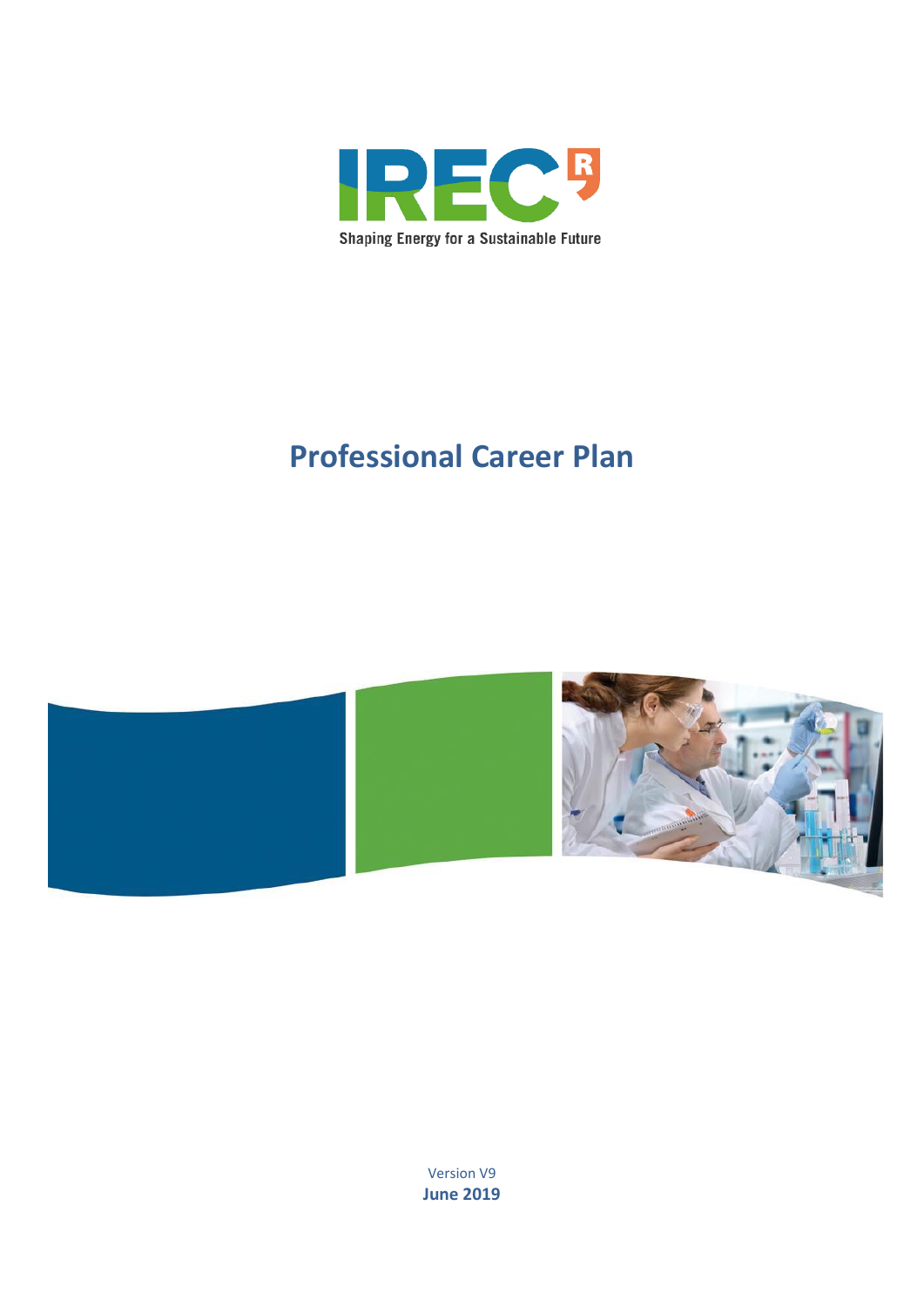## **CONTENTS**

- 1. INTRODUCTION
- 2. THE PROFESSIONAL CAREER PLAN IN THE INSTITUTE
- 3. STRUCTURE IN CATEGORIES AND PROFESSIONAL LEVELS AND ACCESS REQUIREMENTS TO SAME
- 3.1. First Stage Researcher / Project Engineer, R1
- 3.2. Recognized Researcher / Project Engineer, R2
- 3.3. Established Researcher / Project Engineer, R3
- 3.4. Leading Researcher / Project Engineer, R4
- 3.5. Laboratory Technician Laboratory
- 3.6. Assistant
- 3.7. Management Staff
- 4. SALARY STRUCTURE FOR CATEGORIES AND PROFESSIONAL LEVELS
- 5. PROCESS OF COMPETENT EVALUATION AND COMPLIANCE OF REQUIREMENTS FOR AN EVOLUTION IN THE CARRIAGE PLAN
- 6. APPLICATION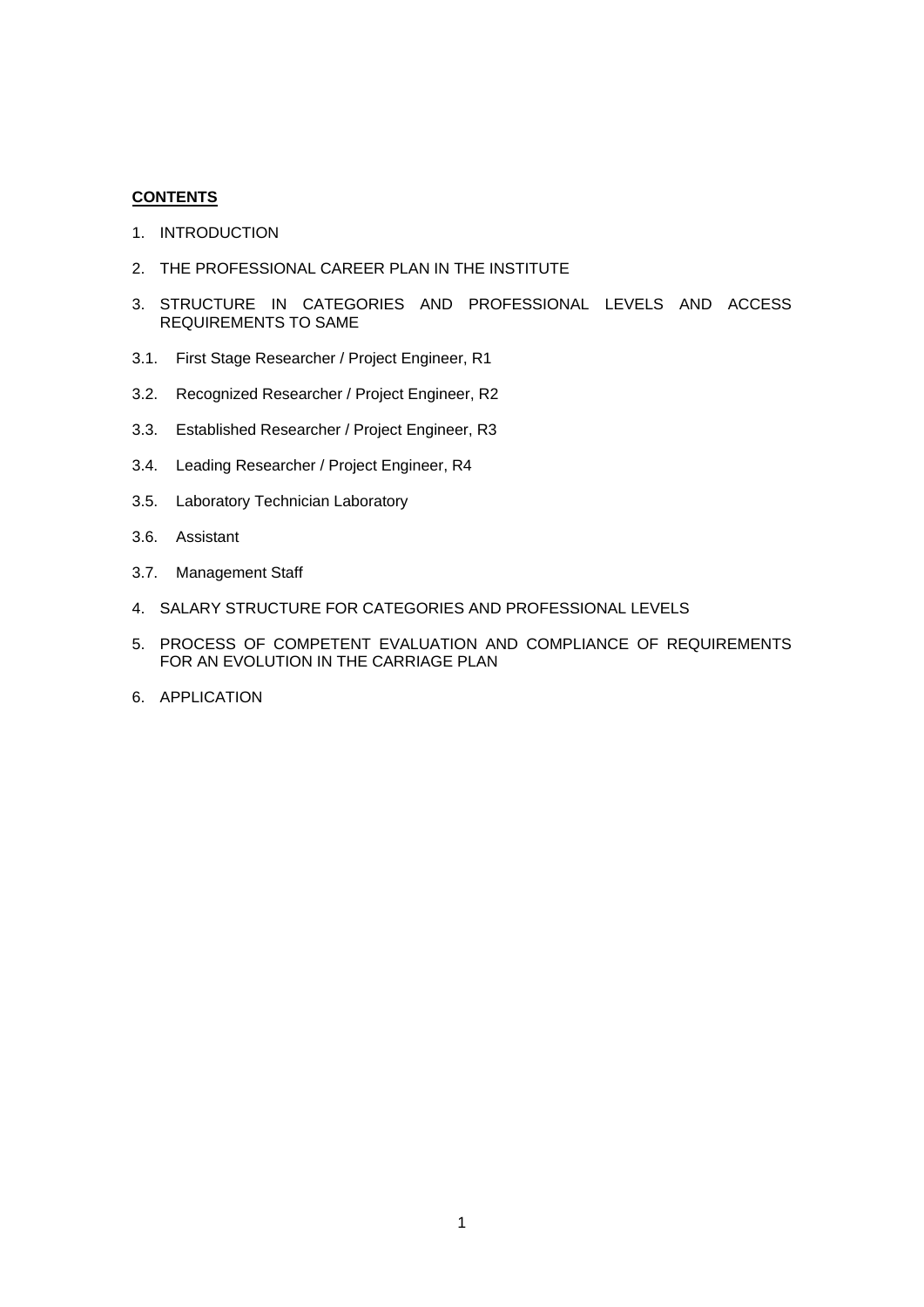# **1. INTRODUCTION**

The professional career plan is the management tool aimed at promoting the development of people and, consequently, the Institute's. Within the framework of this evaluation and professional development plan, the IREC staff knows the professional path that can be made within the organization from its incorporation until the end of the employment relationship.

Always thought from a point of view of improvement of the competences and the professional merits, of promotion and of professional development within the framework of the research, the technological development and the Innovation  $(R + D + i)$ , boosting excellence and productivity of our Institute's research. All this by means of a system of evaluation of the professional development of the personnel of the IREC.

The professional career plan is a reference document that evolves over time, adapting to the reality of the institution's environment. The successive versions will be able to enter into force when they have been approved by the governing body of the Foundation, the Board of Trustees. The v8 of January 2014 was ratified by the Patronage of IREC on July 26, 2018.

This plan in its eighth version, must be adapted to the new situation in the environment in which the Institute is since the incorporation into the public sector of the Generalitat communicated by Intervention of the Generalitat in December of 2018. The present version 9, v9, of June of 2019 is, therefore, a modification of the v8 that continues the contents of bottoms of This last one, and that only makes a normative adaptation in everything that refers to how the professional career plan of the workforce must be from the new situation of IREC as a public sector entity.

#### 1.1. Definition.

The professional career is the reference framework that people who work at the Institute must have and who want to make an important part of their career in it. The document presents the procedure and criteria for the evaluation and progression of people within the framework of the competencies of their workplace. These competencies are defined in the description of each job or position.

The professional career can give rise to two possibilities; the promotion or change of professional category, and the promotion within the same professional category.

#### 1.2. Objectives.

The implantation of the professional career plan of the IREC aims to:

- Recognize the contribution of professionals in improving the quality of R & D, the proper execution of projects, the capture of resources, Attraction of talent and the continuous improvement of management and technical support.
- Differentiate the professionals, granting objective recognition to their competence and professional merits within the strategy and the achievement of the objectives of the .<br>center.
- To generate a greater co-responsibility of the people and to foment the culture of commitment with the Institute.
- Achieve a high degree of motivation for professionals and an improvement in the parameters that evaluate the activities of R & D.

#### **1.3. Organizational structure.**

The organizational structure of the Institute is defined by Direction and published on the intranet, after approval by the Board of Trustees. The structure principle is based on the existence of the research areas and the management area of the Center.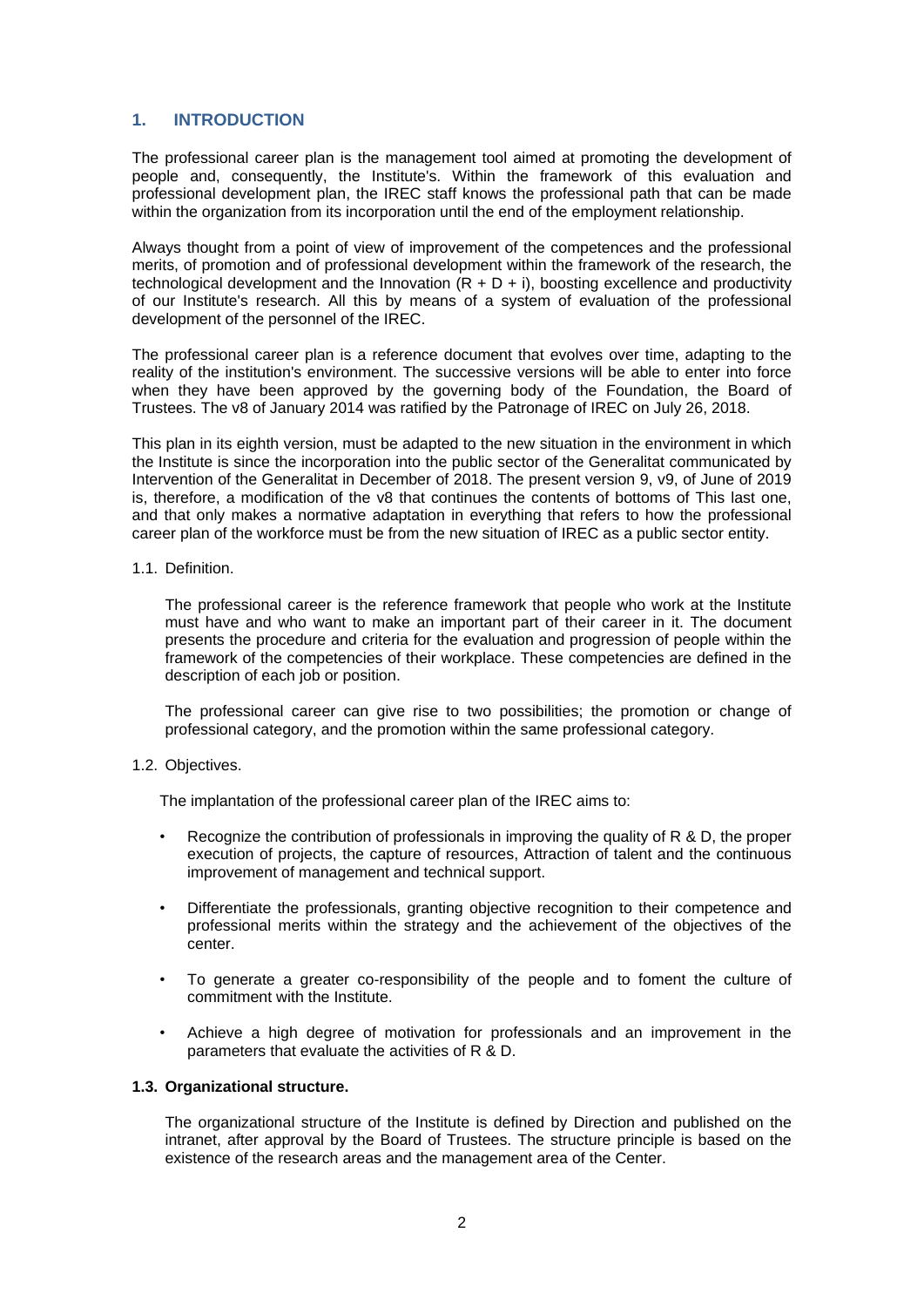Regarding the areas of research, there is the head of the area, which fundamentally defines the scientific and technological strategy, directs its team of heads of group and is responsible, along with the group leaders, of the fulfillment of the budget, obtaining contracts and projects and defining the needs in facilities. The group leader also has his team, which will be usually composed of senior researchers, post-docs, project engineers, technicians and scholars, depending on the dimension, expectations and orientation of the group.

#### 1.4. Conditioners.

The promotions within the same professional category through the levels established in this document will be made based on the results of the annual assessment established and the achievement and maintenance of the minimum and complementary requirements for each case. While the category changes will also be in accordance with the organization chart of the Institute approved by the Board of Trustees, subject to the call for a public employment contract offer for permanent places, in agreement to the usual procedures in the public sector, and finally, and in the case of temporary recruitment, subject to the procedure established in the definition document of the personnel selection of the Institute in force at any time "Talent Recruitment Policy".

This process for the promotion of personnel will be open and public to cover a vacancy of level R1, R3 and R4. Without detriment to promoting the mobility of the researchers, to access the R2 level from R1, it will be possible to access with the obtaining of the title of Doctor, subject to the availability of place or labor contract related to the needs of the center.

For access to levels in the categories R1, R2, R3 and R4, further understanding as levels within category R2 the "Pre-Consolidated" and "Consolidated", will be done through internal promotion. This internal promotion will be the result of the annual evaluation process, in accordance with the defined criteria of merits in this professional career plan, which must be in accordance with the regulations and procedures approved and valid for the evaluation of the workers.

The vacancies in the permanent or temporary structure of the Institute will always be published on the intranet of the Institute and simultaneously in specialized networks adapted to the profile demanded.

A promotion can also be produced, therefore, to successfully overcome the evaluation process and access to the call for a contract for the employment of the public sector by a place in the permanent structure, from the temporary structure by work or service or "tenure-track", although there is no improvement in the category or professional level.

With justification accredited for reasons of productive needs, the vacancies of the permanent structure of the Center will be able to cover temporarily with public announcement and open with the corresponding approval of the Directorate of the Institute, pending the deadlines and approvals by part of the governing body of the Institute and of the established in the State Budgets of each year in relation to the possibility of making official public calls for permanent places in the public sector.

# **2. THE PROFESSIONAL CAREER PLAN IN THE INSTITUTE**

The professional career is the potential route or done by a person during their work at the Institute, which contemplates the recognition of this route in relation to their competencies, merit in Contribute to the objectivable parameters of the Institute's R & D & I activities, training and activity. In summary, the recognition of the degree achieved in its professional development.

In order to evolve in your professional career, the professional must go beyond the minimum requirements and valuable complementary requirements, which will help you promote them at the same level, or access other groups or levels when the vacancy exists and win it, or opt for a place called through public competition according to current regulations.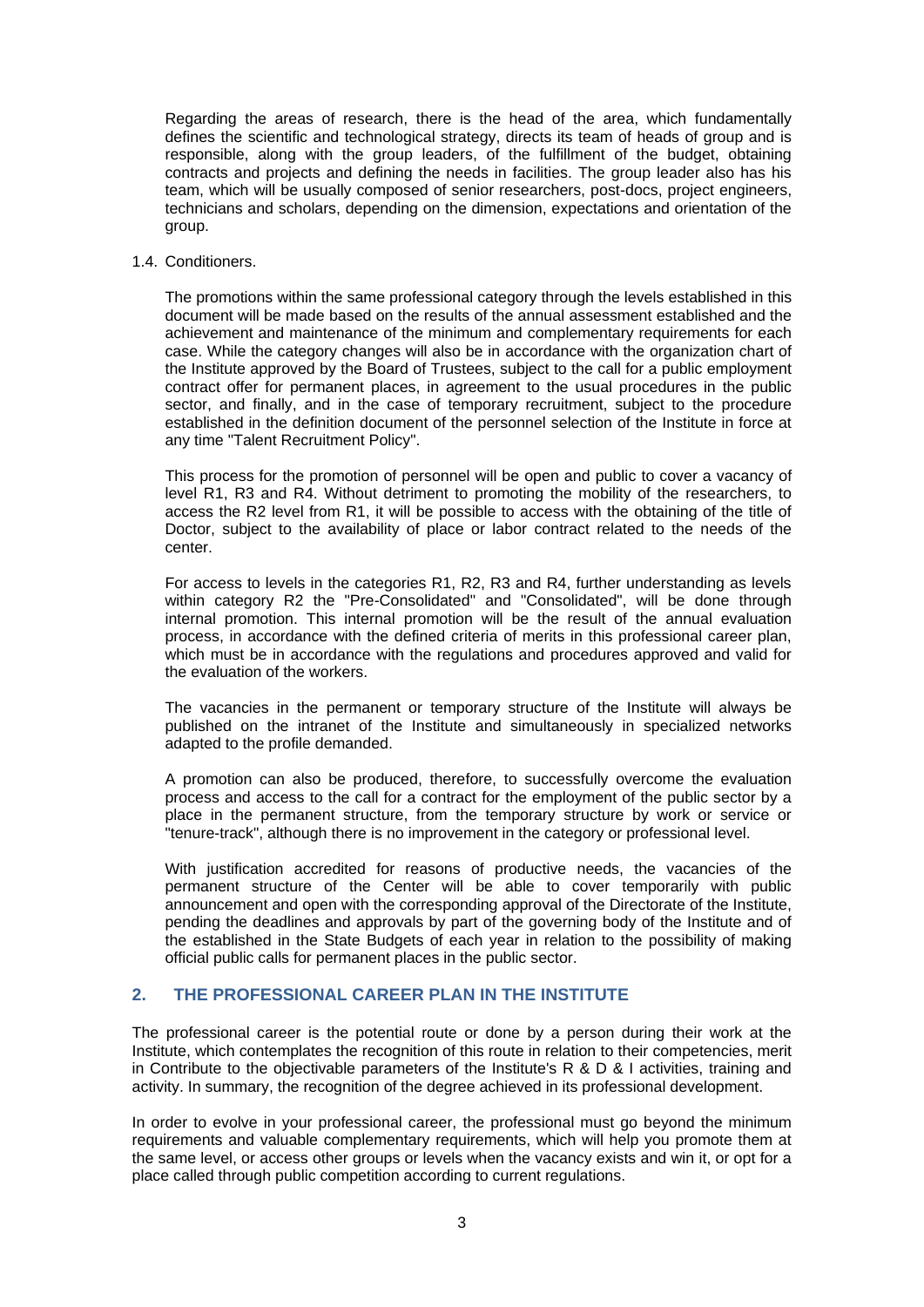2.1. The general professional career at the Institute is divided into five groups, which can be divided into levels.

The professional career will start at the moment when the worker enters the IREC. Its initial position will be fixed at the time of its incorporation when selected to occupy a previously defined position; Their scientific, technological and personal skills will be used to assign the corresponding level and these, together with the merits carried out, will also be the elements that will guide the criteria to evaluate the future promotions of the workers by change of level or category Specifically, a series of competences and requisites will be taken into account:

- Minimum mandatory requirements defined in the following sections.
- Qualified Complementary Requirements defined in the following sections
- have passed the competency and professional evaluations to which it is submitted according to the current procedure.
- 2.2. In order to be able to move to a higher salary band, the minimum requirements must be met, and the part of the complementary requirements that are established for each level. This will allow you to access this level change. The candidate will always be subject to overcoming the competency assessments and professional merits. In the event of not exceeding these assessments, the worker will remain in the same salary range in which he was.
- 2.3. In order to be able to go to the superior category, the candidate must present his candidacy to her; this will only be taken into account if it has positively made its professional progress within the group it provides, and meets the minimum and complementary requirements that are established for each case. In any case, although there is no availability of places, the Institute, through the Evaluation Committee, will recognize the merits of the candidate.
- 2.4. The new incorporation staff will be assigned the category and the level that establishes the call of the place they choose to cover and the merits provided and duly evaluated by the Ad-hoc Evaluation or Selection Committee. The result of the evaluation must be supervised and validated by Human Resources and Budget Control.
- 2.5. All the above points will be subject to the approval of Economic Management according to the Annual Management Plan of the Institute, which will ensure compliance with the official guidelines for public entities.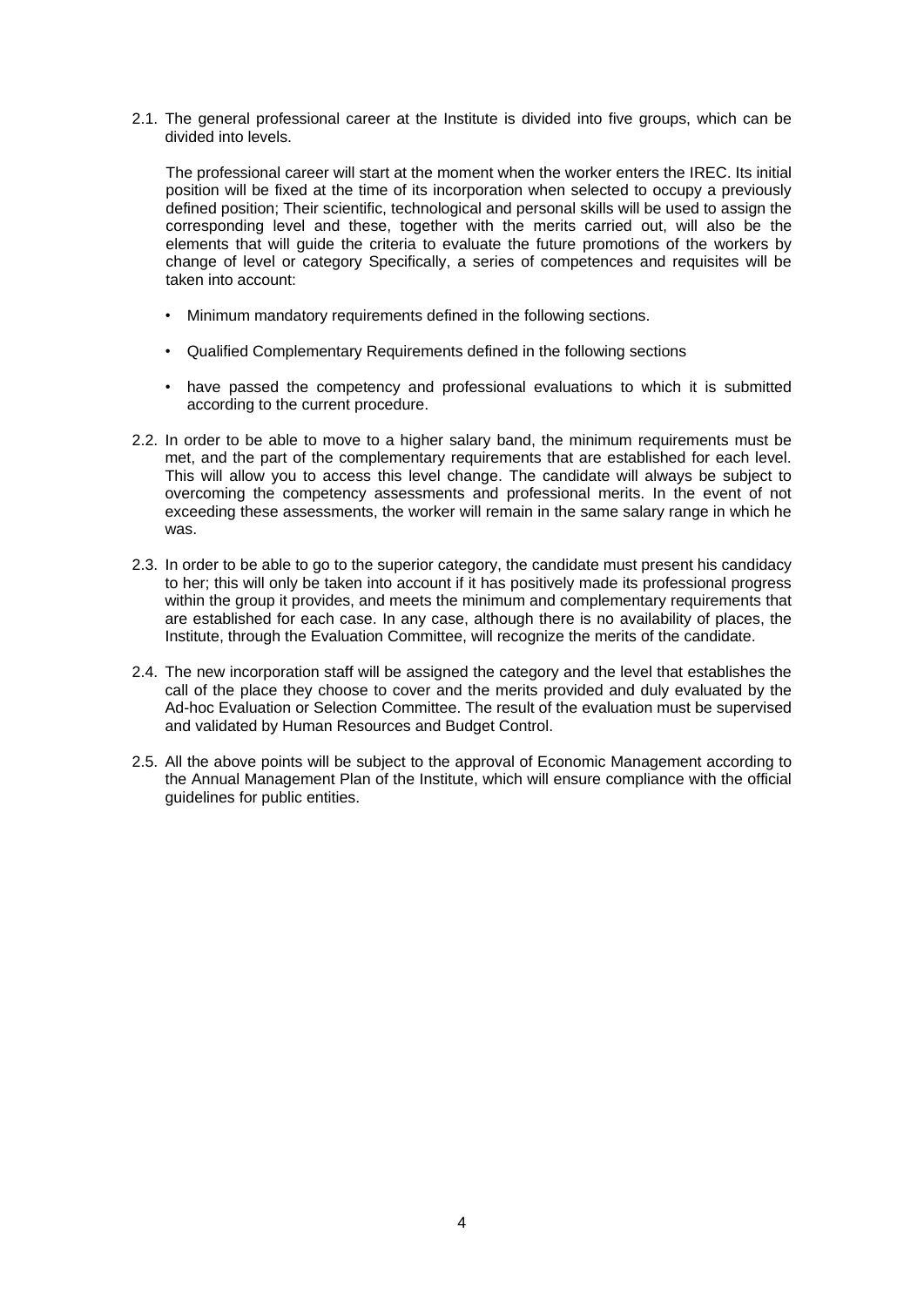# **3. STRUCTURE IN CATEGORIES AND PROFESSIONAL LEVELS AND REQUIREMENTS OF ACCESS TO SAME**

The IREC Professional Career Plan, from its inception, contemplates two routes of minimum and complementary requirements specific to each category according to the requirements of **Research (R), Development of Technology (DT) and Innovation (I)** marked by the strategic plan of the different research groups for their professionals. However, the competence framework to be developed is common, as well as benchmarks of reference for similar responsibilities.

For these itineraries, the following stages were established, according to the nomenclature of the European Commission:

- **First Stage Researcher / First Stage Project Engineer, R1.**
- **Recognized Researcher / Recognized Project Engineer, R2.**
- **Established Researcher / Established Project Engineer, R3.**
- **Leading Researcher / Leading Project Engineer, R4.**

Then define the minimum requirements and complementary access to each of these stages, and skills that will be evaluated periodically to achieve: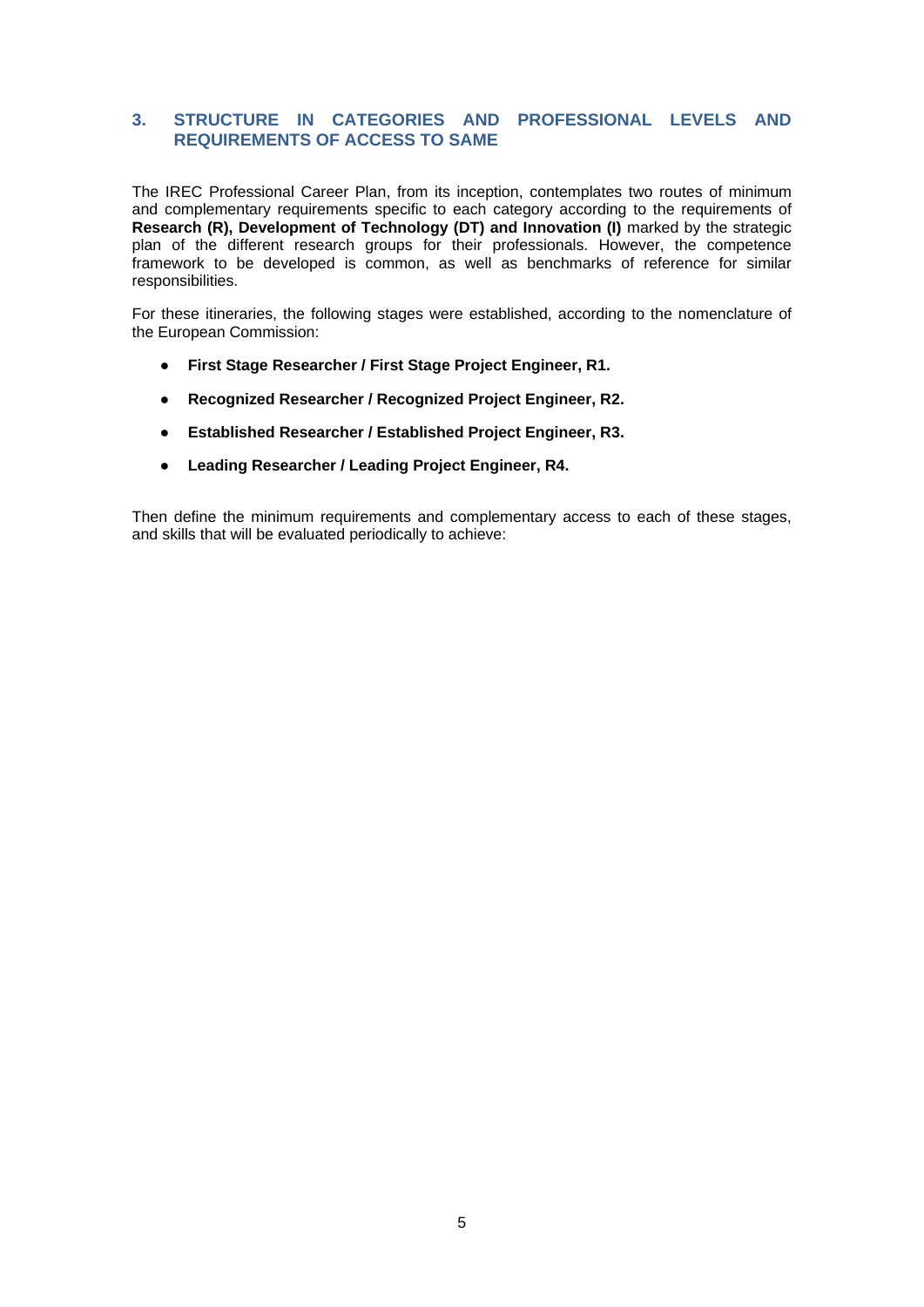# **3.1. First Stage Researcher / Project Engineer, R1**

researchers **and engineers of projects in the category of First Stage,** to carry out the doctoral thesis or, those graduates who wish to start their professional activity in a line of research or development of technology related to the activity of the IREC.

This profile includes people who perform research and / or development of technology (R & D) under supervision.

This category R1 will be composed of 10 professional levels:

- R.1.10
- R.1.9
- R.1.8
- R.1.7
- R.1.6
- R.1.5
- R.1.4: fourth year
- predoc R.1.3: third year
- predoc R.1.2: second year predoc
- R .1.1: first year predoc

This staff must also meet the following minimum mandatory requirements for the initial categories R.1.1 and Project Engineer R.1.5.

# **3.1.1. For non-doctoral students**

#### Minimum requirements:

- Degree and official master's degree or equivalent with a record of outstanding academic qualification, being the one set in the call, or the one established by the Evaluation Committee according to the criteria of the call or objectives of the work plan. Candidates who are in the final phase of the official master's degree or equivalent can be considered.
- English level suitable for your activity.

# **3.1.2. For PhDs**

Minimum Requirements:

- Degree and official master's degree or equivalent with a record of outstanding academic qualification, being the one set in the call, or the one established by the Evaluation Committee according to criteria of the call or objectives of the work plan.
- The objective of the doctoral thesis will be to solve a problem related to the  $I + D + i$  activity of IREC.
- Advanced level of English language suitable for your activity.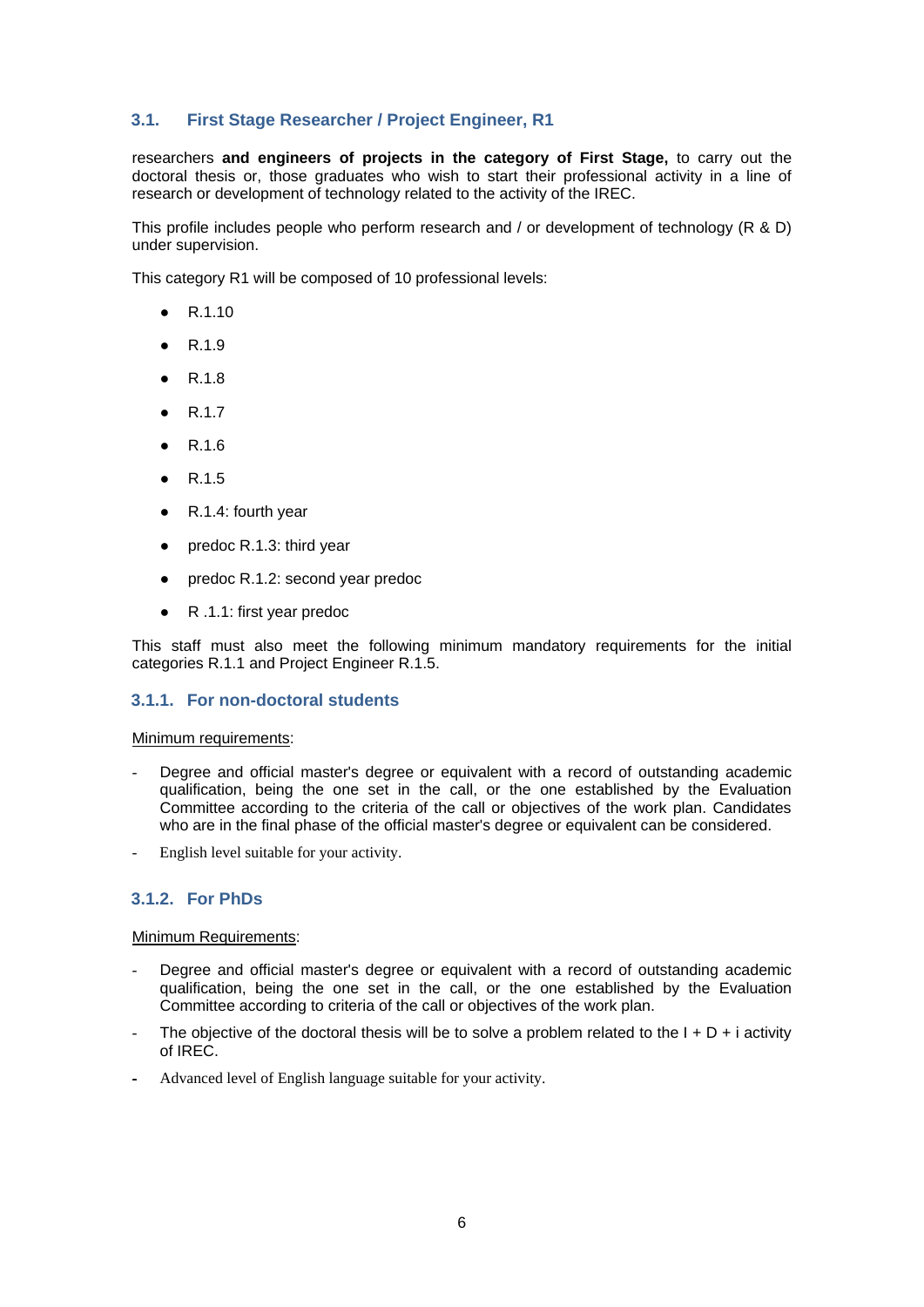For the rest of the levels, the staff must meet the following requirements:

# **3.1.3. For non-doctoral students**

The requirements to advance the levels of R1 are marked by the evolution in obtaining the access requirements for category R2. **The valuation of each minimum and valuable requirement will be 0, 0.5 or 1 point according to the fulfillment of the requirement**. The following table shows the necessary points for access to each level:

|                    | Minimum requirements R2-<br>Pre | Valuable requirements R2-Pre |
|--------------------|---------------------------------|------------------------------|
| R.2.1.1<br>$\star$ | 3                               | 2                            |
| R.1.10             | 2.5                             | 1.5                          |
| R.1.9              | 2.0                             | 1.0                          |
| R.1.8              | 1.5                             | 0.5                          |
| R.1.7              | 1.0                             | 0.5                          |
| R.1.6              | 1.0                             | 0.0                          |
| R.1.5              | 0.0                             | 0.0                          |

\* If there is a place or a work contract

# **3.1.4. For doctoralPh.D.**

studentsgraduates automatically in the levels annually until they reach level R.1.4 . with validations of the program and / or doctoral commissions.

The maximum stay in this category will be 4 years, and may request a maximum of one year at R.1.4, duly justified according to the objectives of the work carried out and the remaining work.

## **3.1.5. Skills First Stage Researcher / Project Engineer (R1)**

Researchers in this category must develop the following competencies:

- Carry out R & D under supervision.
- Have the ambition to develop knowledge about  $R \& D \& I$  methodologies, and discipline.
- Have shown a good understanding of your field of study.
- Have demonstrated the ability to produce data under supervision.
- Being capable of critical analysis, evaluation and synthesis of new and complex ideas.
- Be able to explain the results and the value of their research to their research colleagues.

#### Desirable:

- Skills Integrates language, communication and relationships skills, especially in an international context. Capacity for analysis and synthesis.
- Capacity for learning and continuous improvement.
- **Teamwork**

## **3.2. Recognised Researcher / Project Engineer, R2 These**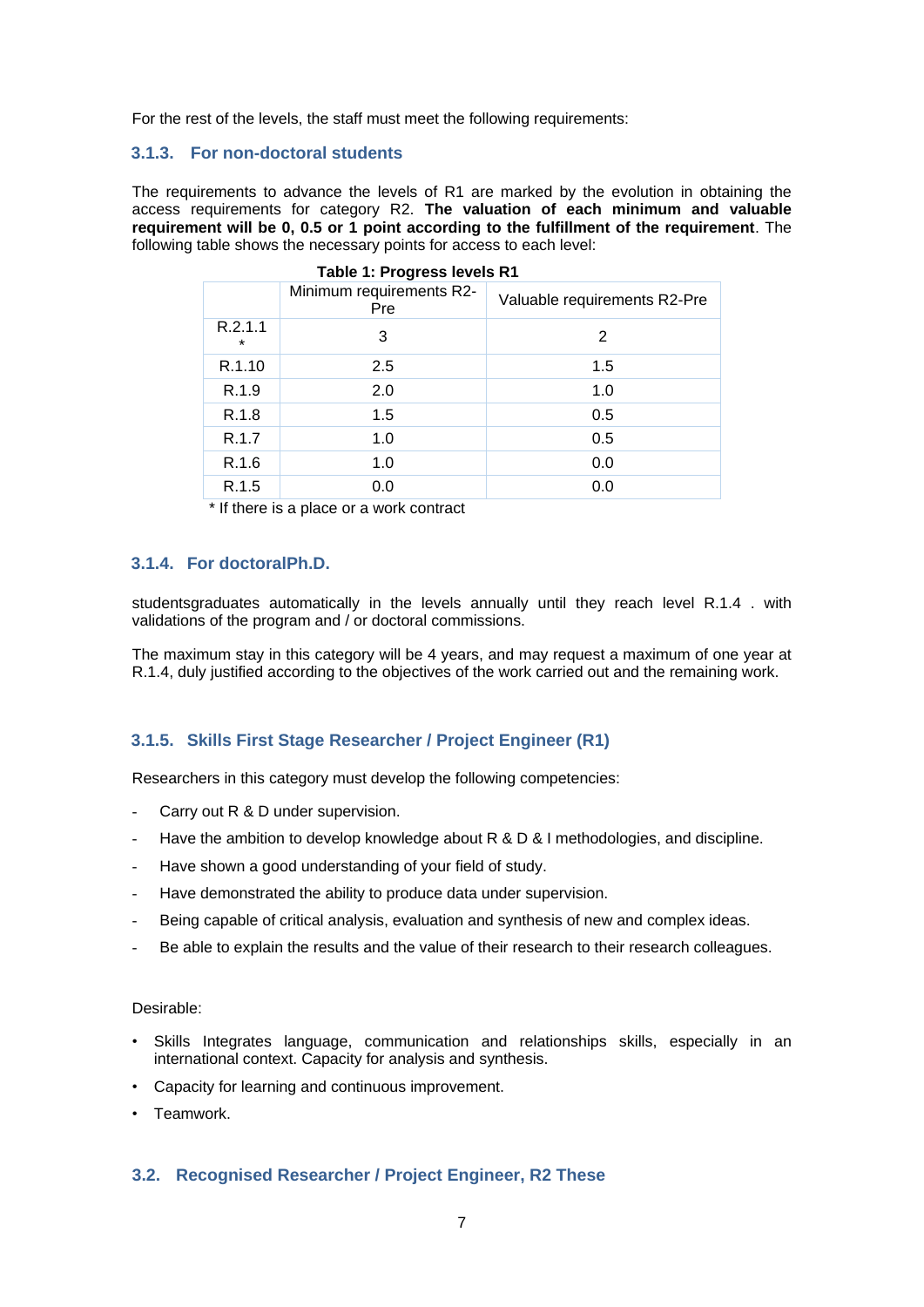include doctorate graduates or project engineers who have not yet achieved an important level of independence.

Recognized in this category will be composed of professionals in different levels:

## • **Pre Consolidated**

### • **Consolidated**

The entrance to the lower level and Pre Consolidated will have its minimum requirements necessary and complementary in order to access them.

# **3.2.1. Recognized (R2) Pre Consolidated**

They must meet the following mandatory minimum requirements and two of the complementary requirements that can be evaluated (the Evaluation Committee may consider compliance with the minimum requirements if one of the requirements was not met, provided that the evaluated candidate provides contrastable data a very remarkable fulfillment in another one of the minimum or valuable requirements that can be considered strategic):

# **3.2.1.1. For the personnel with investigating race**

## Minimum Requirements:

- Title of Doctor.
- Have a number of publications in indexed scientific journals<sup>1</sup> and / or books indexed with ISBN, related to the work of your thesis. The amount of articles, the impact factor of the magazines, the citations of the publications, as well as the order of authorship and the contribution in the publication will be the elements that the Evaluation Committee will take into account when it comes to select the candidate according to the topic.

#### Valuable Requirements:

- Publications in magazines of the first quartile of the Journal Citation Reports of the ISI Web of Science or Scopus, and / or books indexed with ISBN.
- Have you been awarded a scholarship for competitive concurrence or other grants for the development of the doctoral thesis (FPI, FPU, PFIS scholarships, etc.).
- Have staged internationally renowned centers.
- Have made presentations in congresses of recognized international prestige.
- Title of industrial / intellectual property requested, derived from the results of its doctoral thesis or participation in projects of R & D in cooperation with the industry.
- Have participated in R & D projects in cooperation with other international institutions.
- Tasks of responsibility, control, supervision and / or organization.
- Coordination and execution of tasks outside the requirements of its category described in this Career Plan.
- Special performance, extraordinary activity and / or interest or initiative in the activity of research, technology transfer, innovation, attracting talent and / or management.

## **3.2.1.2. For staff with technological career**

Minimum Requirements:

1

 $<sup>1</sup>$  References to scientific indexed journals takes into account the Journal Citations Report from ISI Web of</sup> Science or Scopus.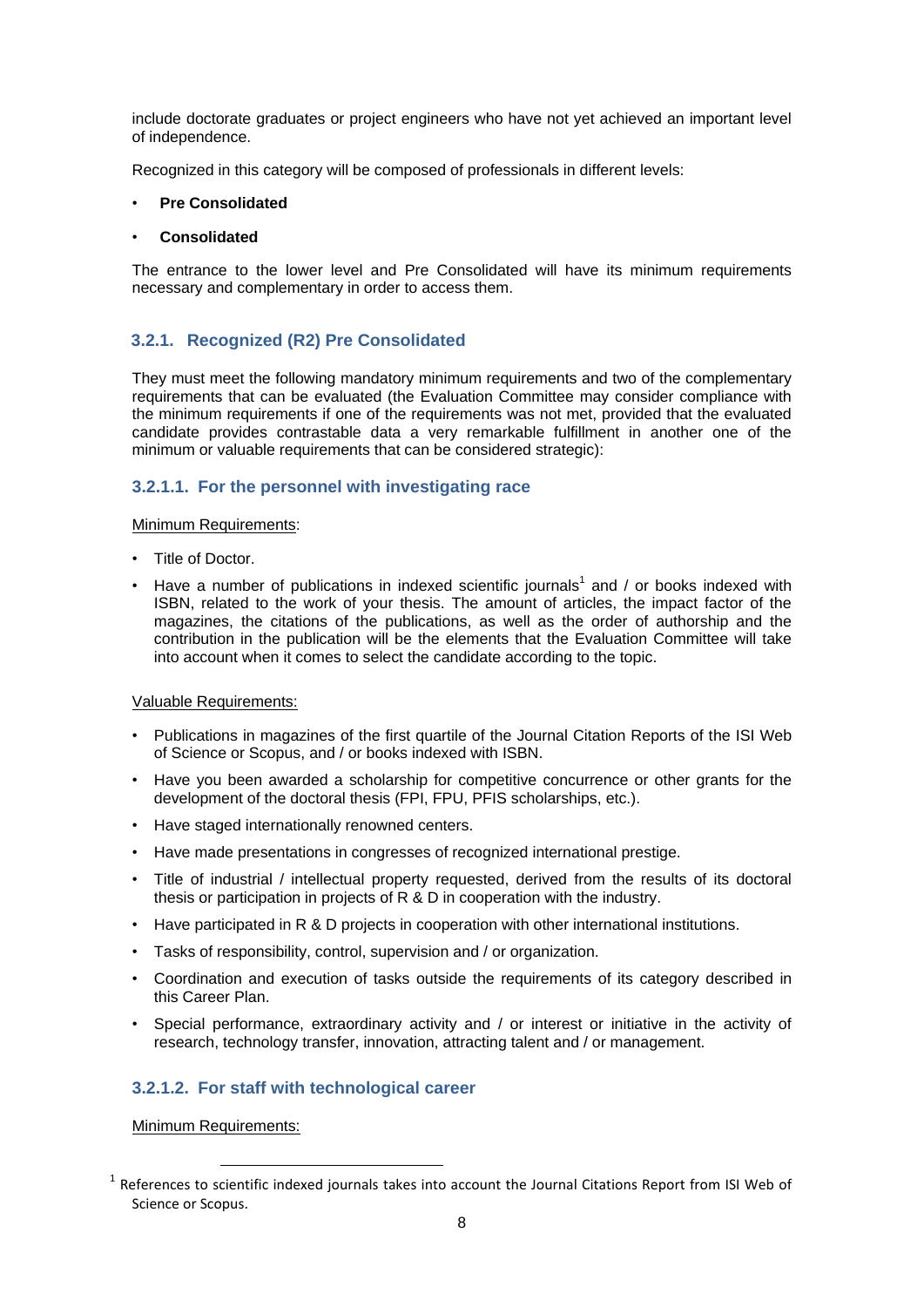- Official Master's Degree related to the activity of IREC.
- As a result of the work carried out in the previous stage, you must have participated as a project engineer or as a researcher, in R & D projects that total an amount of 300,000 euros or more. These projects may be excluded from this calculation in which the researcher has had a testimonial participation.
- As a result of the work developed in the previous stage, you must have independently managed some or some work packages in R & D projects for an amount greater than 50,000 euros.

## Valuable Requirements:

- Having initiated the doctoral thesis with an objective aimed at resolving a problem related to IREC's R & D & I activity.
- Publications in magazines of the first quartile of the Journal Citation Reports of the ISI Web of Science or Scopus, and / or books indexed with ISBN.
- Have been awarded a scholarship for competitive concurrence or other grants for the development of the R & D & I activity.
- Have staged internationally renowned centers.
- Have made presentations in congresses of recognized international prestige.
- Title of industrial / intellectual property requested, derived from the results of its participation in  $R + D + i$  projects.
- Have participated in R & D projects in cooperation with other international institutions.
- Tasks of responsibility, control, supervision and / or organization.
- Coordination and execution of tasks outside the requirements of its category described in this Career Plan.
- Special performance, extraordinary activity and / or interest or initiative in the activity of research, technology transfer, innovation, attracting talent and / or management.

# **3.2.2. Recognized (R2) Consolidated**

They will have to meet the following mandatory minimum requirements and three of the additional complementary requirements (the Evaluation Committee may consider compliance with the minimum requirements if one of the requisites was not obtained, provided that the evaluated candidate provides with a comparable data a Highly remarkable fulfillment in another of the minimum or valuable requirements that can be considered strategic):

## **3.2.2.1. For the personnel with research career**

### Minimum Requirements:

- Have a number of publications in indexed scientific journals and / or books indexed with ISBN. The amount of articles, the impact factor of the magazines, the citations of the publications, as well as the order of authorship and the contribution in the publication will be the elements that the Evaluation Committee will take into account when it comes to select the candidate according to the topic.
- As a result of the work developed in the previous stage, it must have participated as a researcher, in R & D projects that total an amount of 600,000 euros or more. These projects may be excluded from this calculation in which the researcher has had a testimonial participation.
- As a result of the work developed during the previous stage, it must have independently led r & d projects of an aggregate budget of work packages of 200,000 euros. Both the projects and the work packages led by the professional as the principal investigator may be included in this calculation.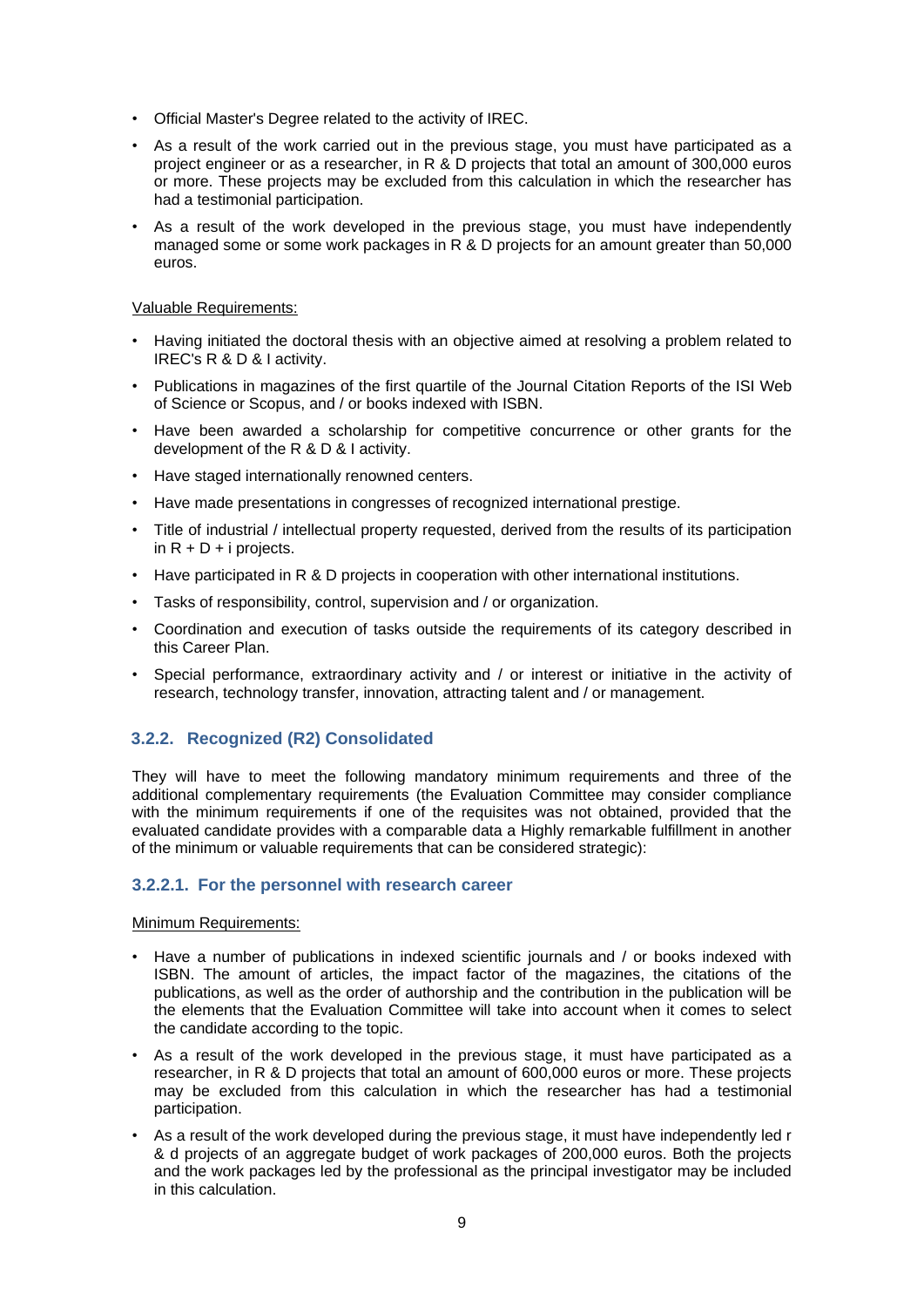The Evaluation Committee may take into account lower amounts than those of the previous two points, in the case of staff who have been awarded a grant for research staff during this period, which conditions the ability to allocate time to projects.

## Valuable Requirements:

- Publications in journals of the first decile of the Journal Citation Reports of the ISI Web of Science or Scopus and / or books indexed with ISBN.
- To be awarded a scholarship for competitive concurrence or other grants for the development of the previous stages of the scientific career.
- Having completed stays, which last 12 months or more, in centers of recognized international prestige. The Appraisal Committee will take into account the host institution.
- Requested industrial / intellectual property titles derived from the results of their doctoral thesis or participation in R & D projects in cooperation with other research institutions or with industry.
- Leadership in the creation of technology based spin-offs arising from the  $R + D + i$  activity developed, and the management of the same.
- Have participated in R & D projects in cooperation with other international institutions.
- Awards and recognitions to the scientific activity.
- Tasks of responsibility, control, supervision and / or organization.
- Coordination and execution of tasks outside the requirements of its category described in this Career Plan.
- Special performance, extraordinary activity and / or interest or initiative in the activity of research, technology transfer, innovation, attracting talent and / or management.

## **3.2.2.2. For staff with technological career**

#### Minimum Requirements:

- Have a number of publications in indexed scientific journals and / or books indexed with ISBN. The amount of articles, the impact factor of the magazines, the citations of the publications, as well as the order of authorship and the contribution in the publication will be the elements that the Evaluation Committee will take into account when it comes to select the candidate according to the topic.
- As a result of the work carried out during the previous stage, it must have participated, as a project engineer or as a researcher, in R & D projects that total an amount of 600,000 euros or more. These projects may be excluded from this calculation in which the researcher has had a testimonial participation.
- As a result of the work carried out during its previous stay, it must have independently managed the participation in  $R + D + i$  projects totaling an amount of 200,000 euros. Both the projects and the work packages led by the professional as the principal investigator may be included in this calculation.

The Evaluation Committee may take into account lower amounts than those of the previous two points, in the case of staff who have been awarded a grant for research staff during this period, which conditions the ability to allocate time to projects.

#### Valuable Requirements:

- Having initiated the doctoral thesis with an objective aimed at resolving a problem related to IREC R & D activity.
- Publications in magazines of the first quartile of the Journal Citation Reports of the ISI Web of Science or Scopus and / or books indexed with ISBN.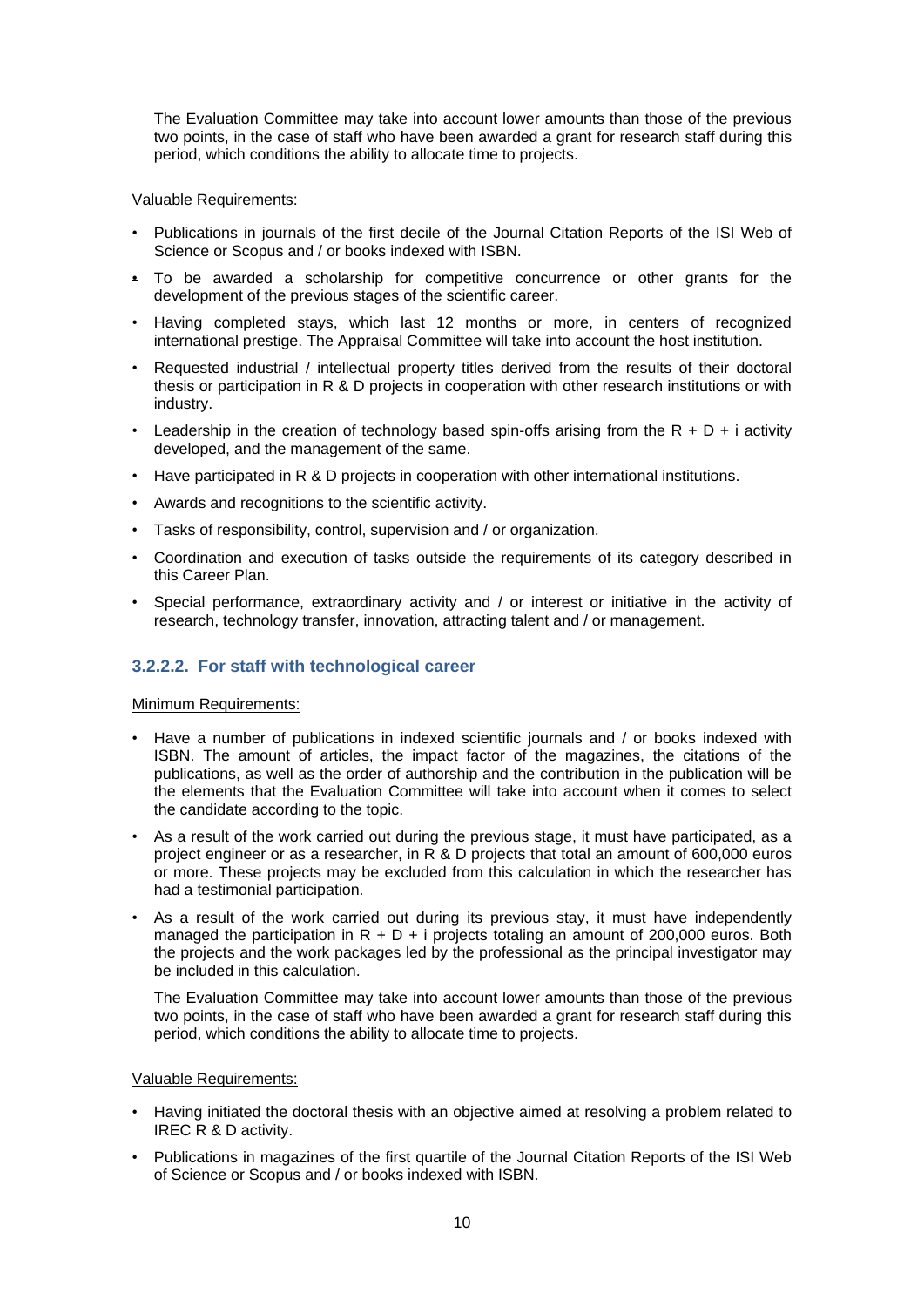- Have you been awarded a scholarship for competitive concurrence or other grants for the development of the R & D & I activity.
- Have made stays, which last for 6 months or more, in centers of recognized international prestige.
- Requested industrial / intellectual property titles derived from the results of their doctoral thesis or participation in R & D projects in cooperation with other research institutions or with industry.
- Leadership in the creation of technology based spin-offs arising from the  $R + D + i$  activity, and the management of it.
- Have participated in R & D projects in cooperation with other international institutions.
- Awards and recognitions to the scientific activity.
- Tasks of responsibility, control, supervision and / or organization.
- Coordination and execution of tasks outside the requirements of its category described in this Career Plan.
- Special performance, extraordinary activity and / or interest or initiative in the activity of research, technology transfer, innovation, attracting talent and / or management.

# **3.2.3. Competencies Recognized Researcher / Project Engineer (R2)**

Necessary competencies:

All the competences of the First Stage Researcher / Project Engineer (R1) and, additionally:

- Have demonstrated a systematic understanding of a field of study and the mastery of the research associated with this rural area.
- Have demonstrated the ability to conceive, design, implement and adapt a substantial  $R + D$ + i program in an integral way.
- Have made a contribution through the original R & D & I that extends the frontiers of knowledge, developing a substantial corpus of work, innovation or application. This could be worth the publication in national or international indexed journals, or a patent.
- Have demonstrated a critical analysis, evaluation and synthesis of new and complex ideas.
- Have demonstrated the ability to manage people, project budgets and scientific and technological infrastructures of the laboratories of the group or area.
- Be able to communicate with colleagues: being able to explain the results of their research and their value to the R & D community.
- Take charge and manage your own professional development, set realistic and achievable professional goals, identify and develop ways to improve your career.
- He is co-author of lectures at seminars and conferences.

Desirable skills:

- Understanding the priorities of the Industry and other sectors related to their field of work.
- Understand the value of your R & D work in the context of the products and services of the Industry and other sectors related to your field of work.
- Be able to communicate with the community and society in general, about their areas of specialization.
- Promote, in professional contexts, technological, social or cultural advances in a knowledgebased society.

## **3.2.4. Salary evolution within the category and levels**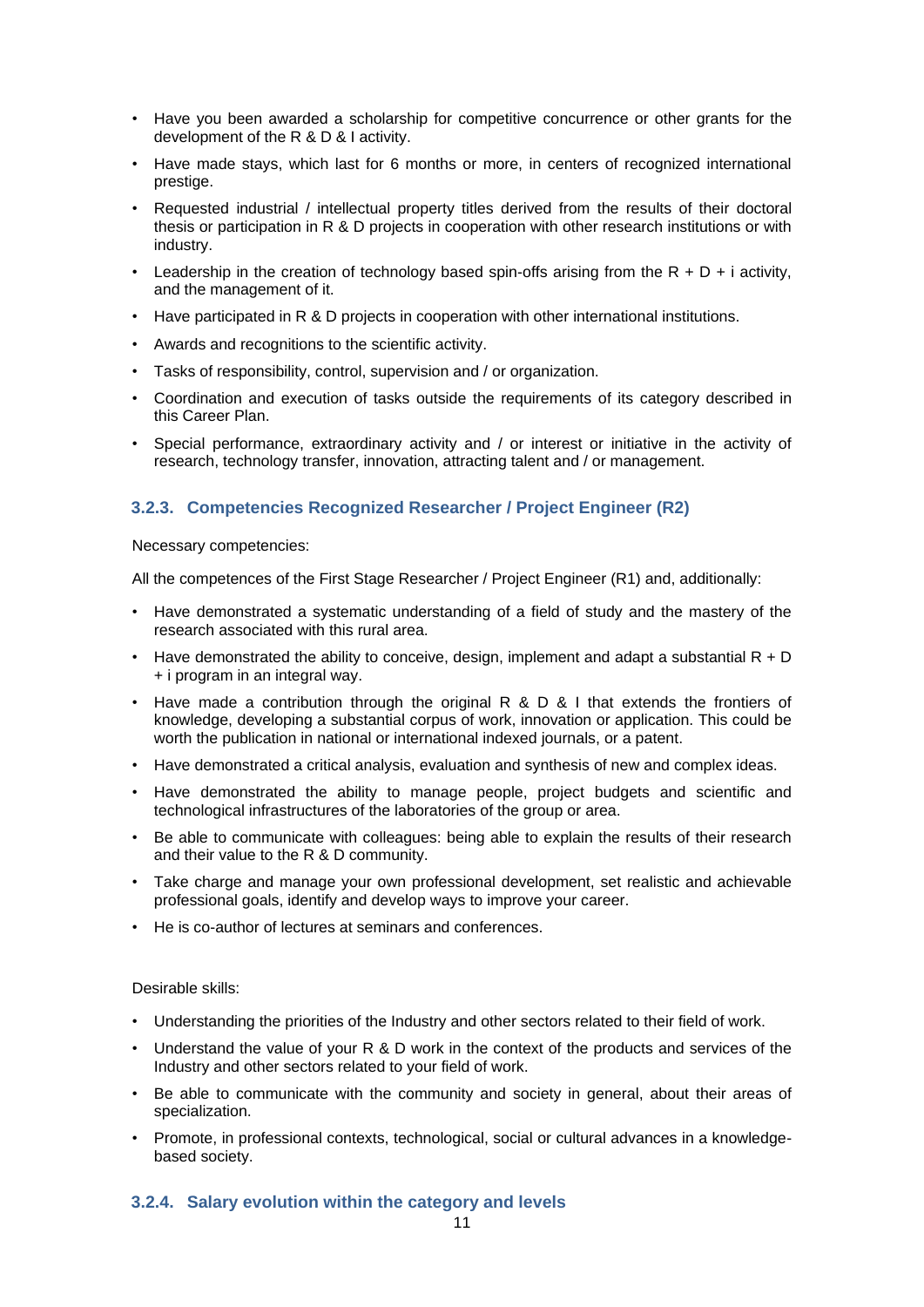This category **Recognized**, both in **Pre Consolidated** and **Consolidated**, is composed of different levels:

#### • **Pre Consolidated:**

- o R.2.1.5
- o R.2.1.4
- $O$  R.2.1.3
- o R.2.1.2
- $O$  R.2.1.1
- **Consolidated:**
	- o R.2.2.6
	- o R.2.2.5
	- o R.2.2.4
	- $O$  R.2.2.3
	- o R.2.2.2
	- o R.2.2.1

In the event of successful completion of assessments, it will be possible to evolve within the Different categories of wages established by category, **depending on the progress in the fulfillment of the valuable complementary requirements and the competences achieved, and the budgetary availability of the area and the Institute**, with the minimum compliance of the requirements shown in the next table **The valuation of each minimum and valuable requirement will be 0, 0.5 or 1 point according to the achievement of the requirement**:

| Z: Progression levels RZ. Pre |                                 |                              |  |  |  |
|-------------------------------|---------------------------------|------------------------------|--|--|--|
|                               | Minimum requirements R2-<br>Con | Valuable requirements R2-Con |  |  |  |
| R.2.2.1                       |                                 |                              |  |  |  |
| R.2.1.5                       | 2.5                             |                              |  |  |  |
| R.2.1.4                       |                                 | 1.5                          |  |  |  |
| R.2.1.3                       |                                 |                              |  |  |  |
| R.2.1.2                       |                                 |                              |  |  |  |

|  | Table 2: Progression levels R2. Pre |  |  |
|--|-------------------------------------|--|--|
|--|-------------------------------------|--|--|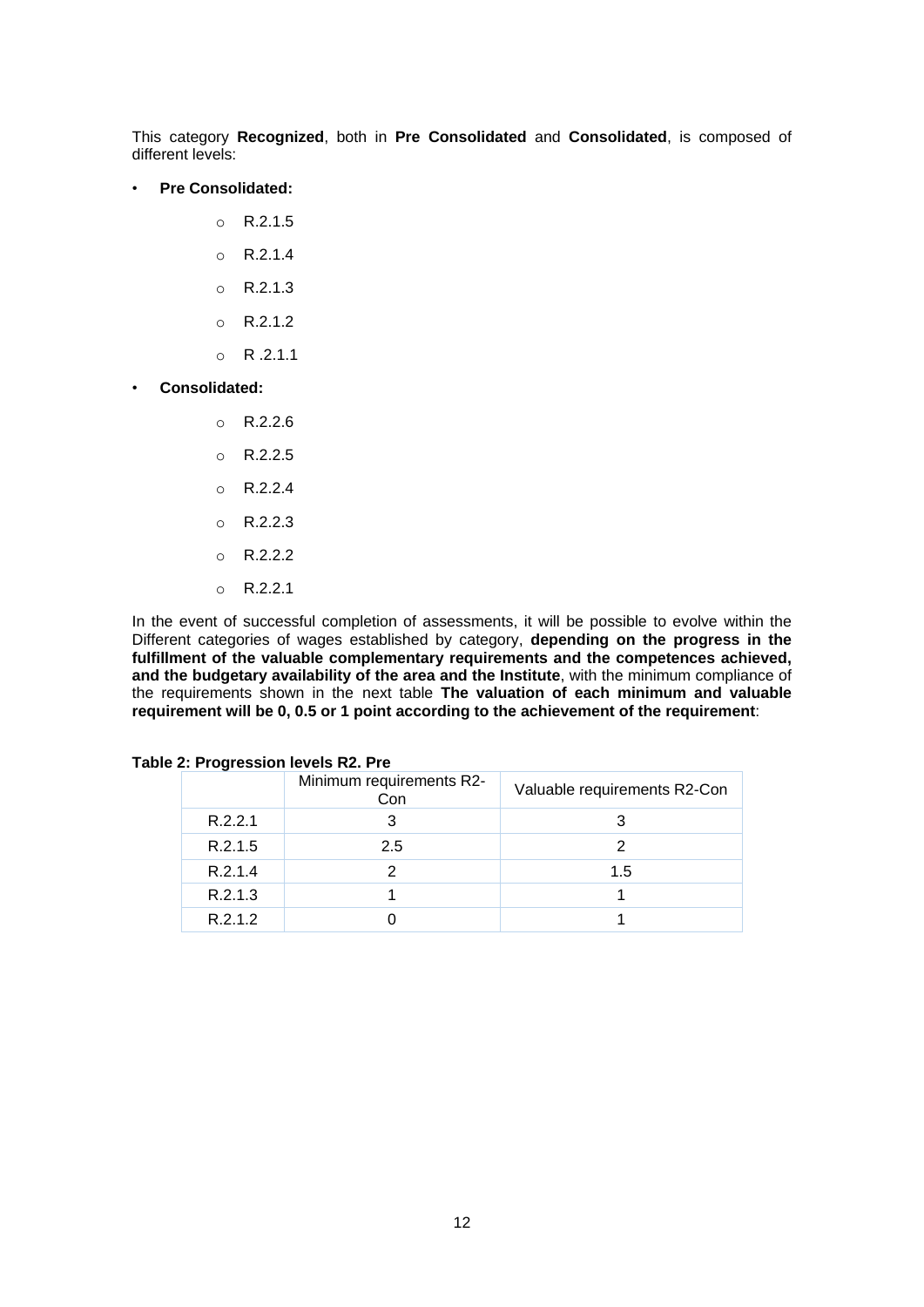|                              | minimum | requirements R3 |
|------------------------------|---------|-----------------|
| Valuab<br>IeR.3.1<br>$\star$ | 6       | 3               |
| R.2.2.6                      | 5       | 2.5             |
| R.2.2.5                      |         | 2               |
| R.2.2.4                      | 3       | 1.5             |
| R.2.2.3                      | 2       |                 |
| R.2.2.2                      |         |                 |

## **Table 3: Progression levels R2. Con**

\* Yes There is a place or work contract

# **3.3. Established Researcher / Project Engineer, R3**

The researchers and engineers of established projects are included, that is, those who have developed a level of independence.

Access to the category **Established** will be restricted to staff who have passed the previous stage, having demonstrated the capabilities of the creation of **proposals funded by new R + D + i projects of effective leadership as Principal Investigator in execution Of these**, and at the same time it has successfully passed the professional assessments carried out during the stay in the Recognized category.

To access the category they must meet the following mandatory minimum requirements and three of the additional complementary requirements (the Evaluation Committee may consider compliance with the minimum requirements if one of the requirements was not met, provided that the evaluated candidate provides with a reliable data a Highly remarkable fulfillment in another of the minimum or valuable requirements that can be considered strategic):

## **3.3.1. For staff with a research career**

#### Minimum Requirements:

- Have a high number of publications in indexed scientific journals and / or books indexed with ISBN. The amount of articles, the impact factor of the magazines, the citations of the publications, as well as the order of authorship and the contribution in the publication will be the elements that the Evaluation Committee will take into account when it comes to select the candidate according to the topic.
- As a result of the work developed in the previous stage, it must have participated as a researcher, in R & D projects that total an amount of 1,500,000 euros or more. These projects may be excluded from this calculation in which the researcher has had a testimonial participation.
- As a result of the work carried out during the previous stage, it must have led  $R + D + i$ projects as the principal investigator of an aggregate budget of work packages of 500,000 euros. Both the projects and the work packages led by the professional as the principal investigator may be included in this calculation.

The Evaluation Committee may take into account lower amounts than those of the previous two points, in the case of staff who have been awarded a grant for research staff during this period, which conditions the ability to allocate time to projects.

• Have participated, at least as a member of the research team, in 3 projects to provide value-added services to companies, or to be an inventor of a patent application.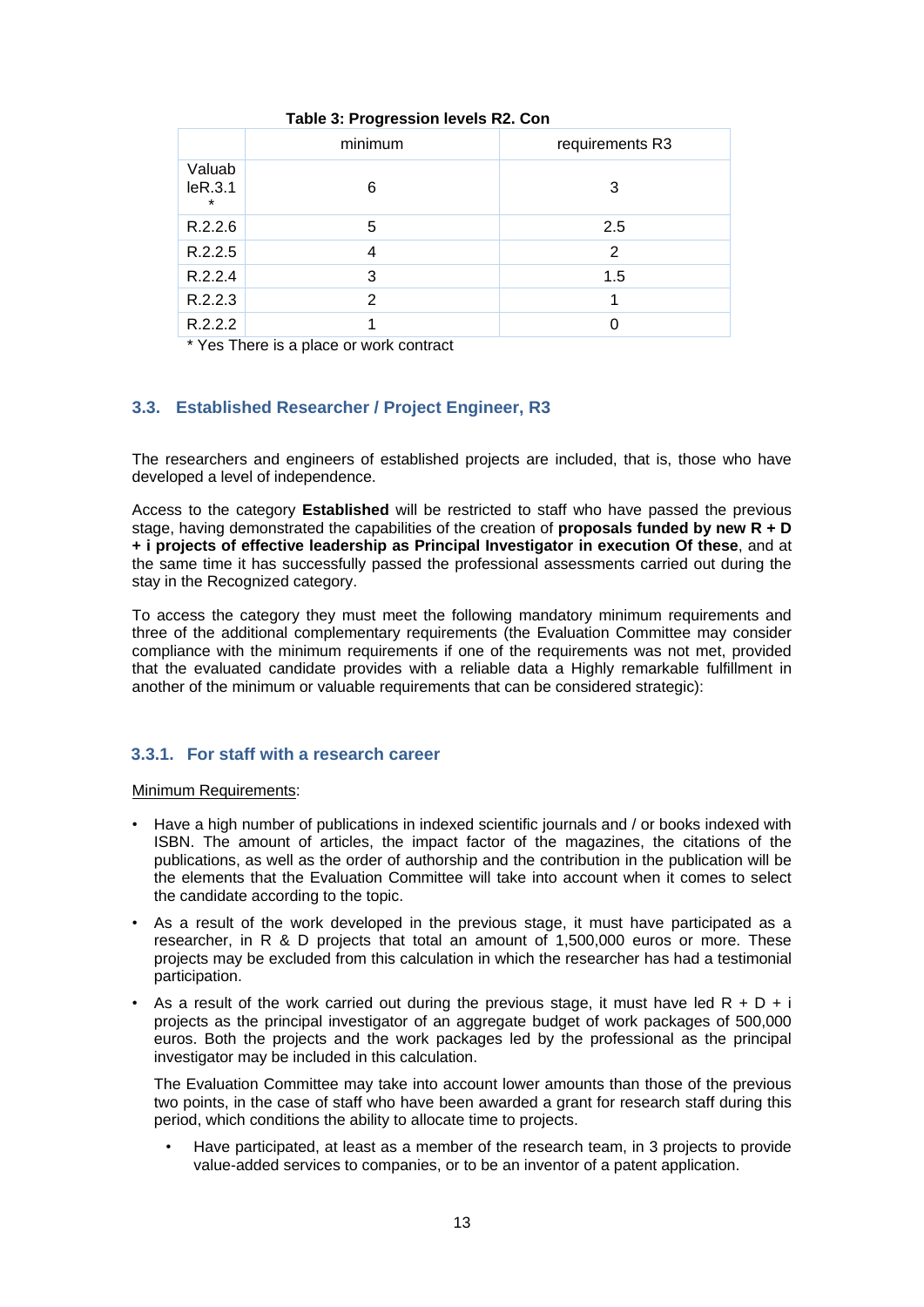- Have participated in  $R + D + i$  projects in cooperation with other international institutions with funding obtained from the European Commission.
- Have conducted at least 3 doctoral theses.

### Valuable Requirements:

- Publications in journals of the first decile of the Journal Citation Reports of the ISI Web of Science or Scopus and / or books indexed with ISBN.
- To be awarded a scholarship for competitive concurrence or other grants for the development of the previous stages of the scientific career (postdoctoral mobility programs, Juan de la Cierva, Beatriu de Pinòs, Ramón y Cajal, or International programs such as Marie Curie, etc. ).
- Have results, derived from the R & D projects in which you have participated, with a high potential for applicability to the energy industry.
- Have completed stays, which last 12 months or more, in centers of recognized international prestige.
- Leadership in the creation of technology based spin-offs arising from the  $R + D + i$ activity, and the management of it.
- Industrial / intellectual property titles requested or participation in  $R + D + i$  projects in cooperation with the industry, whether they are collaborative projects or  $R + D + i$ contracts with companies.
- Awards and recognitions to the scientific activity.
- Tasks of responsibility, control, supervision and / or organization.
- Coordination and execution of tasks outside the requirements of its category described in this Career Plan.
- Special performance, extraordinary activity and / or interest or initiative in the activity of research, technology transfer, innovation, attracting talent and / or management.

## **3.1.1. For the personnel with technological career**

Minimum Requirements:

- To be a Doctor with an objective oriented to solve a problem related to the  $I + DT R &$ D activity, or to have equivalent merits.
- Have a high number of publications in indexed scientific journals and / or books indexed with ISBN. The amount of articles, the impact factor of the magazines, the citations of the publications, as well as the order of authorship and the contribution in the publication will be the elements that the Evaluation Committee will take into account when it comes to select the candidate according to the topic.
- As a result of the work developed in the previous stage, it must have participated as a project engineer or researcher, in R & D projects that total an amount of more than or equal to 1,800,000 euros. These projects may be excluded from this calculation in which the researcher has had a testimonial participation.
- As a result of the work carried out during its previous stay, it must have independently managed the participation in  $R + D + i$  projects totaling an amount of 600,000 euros. Both the projects and the work packages led by the professional as the principal investigator may be included in this calculation.
- Have proposed and led a line of technological collaboration and / or research with the Industry, which represents revenue for the institution for an amount of  $\epsilon$  300,000 in the last 3 years.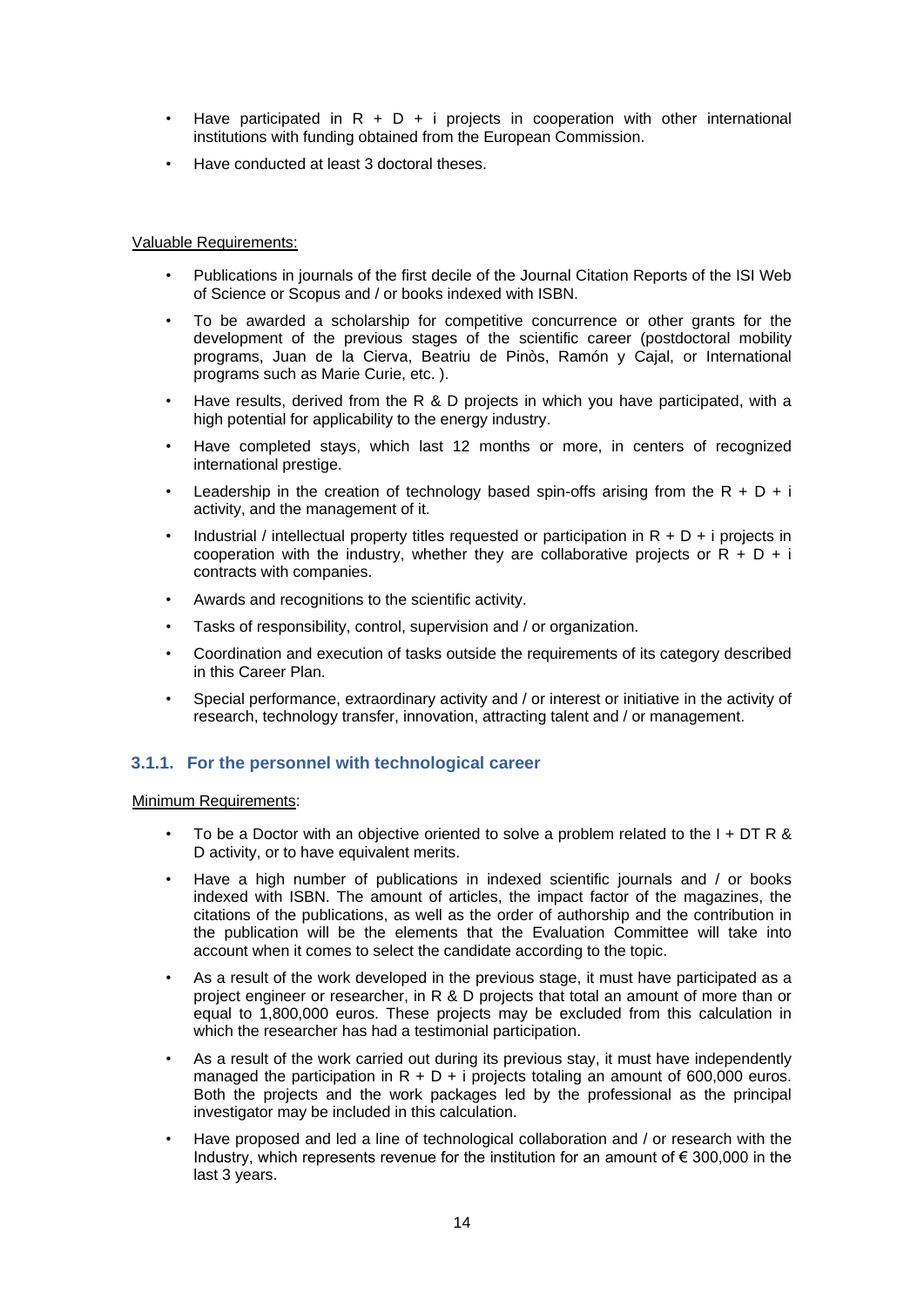The Evaluation Committee may take into account lower amounts than those of the three previous points, in the case of personnel who have awarded a grant to the research staff during this period, which conditions the ability to allocate time to projects.

• Have participated in R & D projects in cooperation with other international institutions.

### Valuable Requirements:

- Publications in journals of the first decile of the Journal Citation Reports of the ISI Web of Science or Scopus and / or books indexed with ISBN.
- Have been awarded a scholarship for competitive concurrence or other grants for the development of the R & D & I activity.
- Have conducted at least 3 doctoral theses.
- Having completed stays, which last 12 months or more, in centers of recognized international prestige.
- Claims of industrial / intellectual property requested derived from participation in R & D projects in cooperation with other research institutions or with industry.
- Leadership in the creation of technology based spin-offs arising from the R + D + i activity, and the management of it.
- Awards and recognitions to the scientific activity.
- Tasks of responsibility, control, supervision and / or organization.
- Coordination and execution of tasks outside the requirements of its category described in this Career Plan.
- Special performance, extraordinary activity and / or interest or initiative in the activity of research, technology transfer, innovation, attracting talent and / or management.

# **3.1.2. Skills Established Researcher / Project Engineer, R3**

Necessary competencies:

All the competencies of the Recognized Researcher / Project Engineer (R2) and additionally:

- Have an earned international reputation based on excellence in R & D in your field.
- Make a positive contribution to the development of knowledge, research and technological development through cooperation and collaboration.
- Have demonstrated the ability to manage people, project budgets and scientific and technological infrastructures of the laboratories of the group or area.
- Identify R & D & I issues and opportunities in your area of specialization.
- Identify appropriate methodologies and  $R + D + i$  approaches.
- Carry out independent research that advances the  $R + D + i$  strategy.
- To be able to take the lead in the execution of collaborative  $R + D + i$  projects with colleagues and partners of the project.
- Establish collaborative relationships with relevant industry R  $\&$  D groups or with development groups.
- Communicate effectively your R & D & i in the scientific community and society in general.
- To be able to obtain financing and / or economic resources of the Industry and of the different Programs.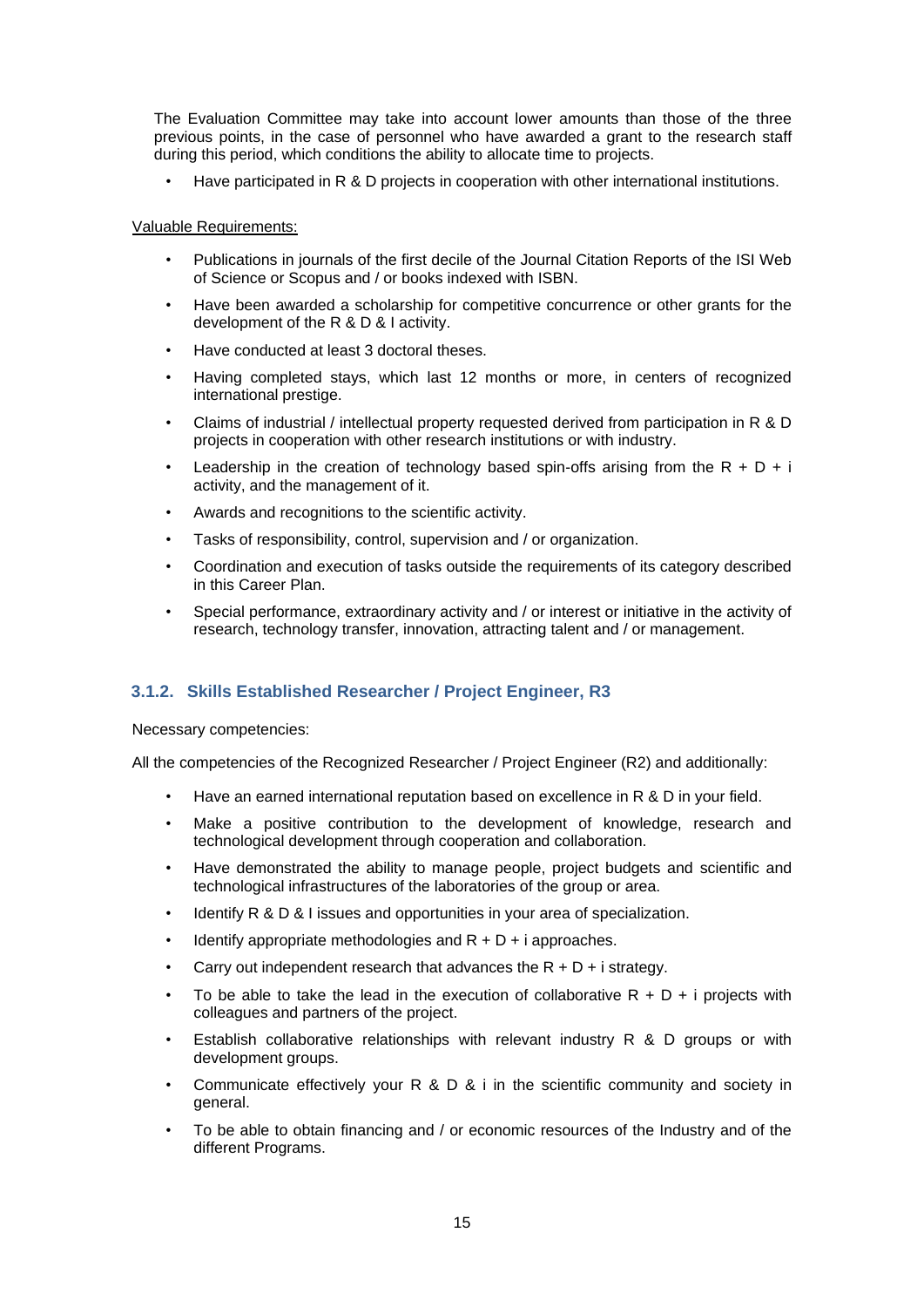Desirable skills:

- Be innovative in your research focus.
- Be committed to the professional development of your career and act as a mentor of others.
- Organize seminars or conferences.

# **3.1.3. Evolution of salary within the category**

This category **Established** will be composed of different levels.

- R.3.9
- R.3.8
- R.3.7
- R.3.6
- R.3.5
- $\cdot$  R.3.4
- R.3.3
- R.3.2
- R.3.1

In the event of successful completion of assessments, it may evolve within the different established salary levels, **depending on the progression in the fulfillment of the valuable complementary requirements and of the competitions obtained, and of the budgetary availabilities of the area and the Institute**, with the minimum fulfillment of the requirements shown in the following Table. **The valuation of each minimum and valuable requirement will be 0, 0.5 or 1 point according to the achievement of the requirement**:

| Table 4: Progress levels R3 |         |                                             |  |  |
|-----------------------------|---------|---------------------------------------------|--|--|
|                             | Minimum | requirements R4 Valuable<br>requirements R4 |  |  |
| $R.4*$                      | 8       |                                             |  |  |
| R.3.9                       |         |                                             |  |  |
| R.3.8                       | 6       |                                             |  |  |
| R.3.7                       | 5       | 6                                           |  |  |
| R.3.6                       | 4       | 5                                           |  |  |
| R.3.5                       | 3       | 4                                           |  |  |
| R.3.4                       | 2       | 3                                           |  |  |
| R.3.3                       |         | $\mathcal{P}$                               |  |  |
| R.3.2                       |         |                                             |  |  |

\* If there is a place or work contract

## **3.2. Leading Researcher / Project Engineer, R4**

This stage of the professional career is reserved exclusively to staff who are, at least, the **leader of a stable research group**, with lines of research in the field of energy aligned with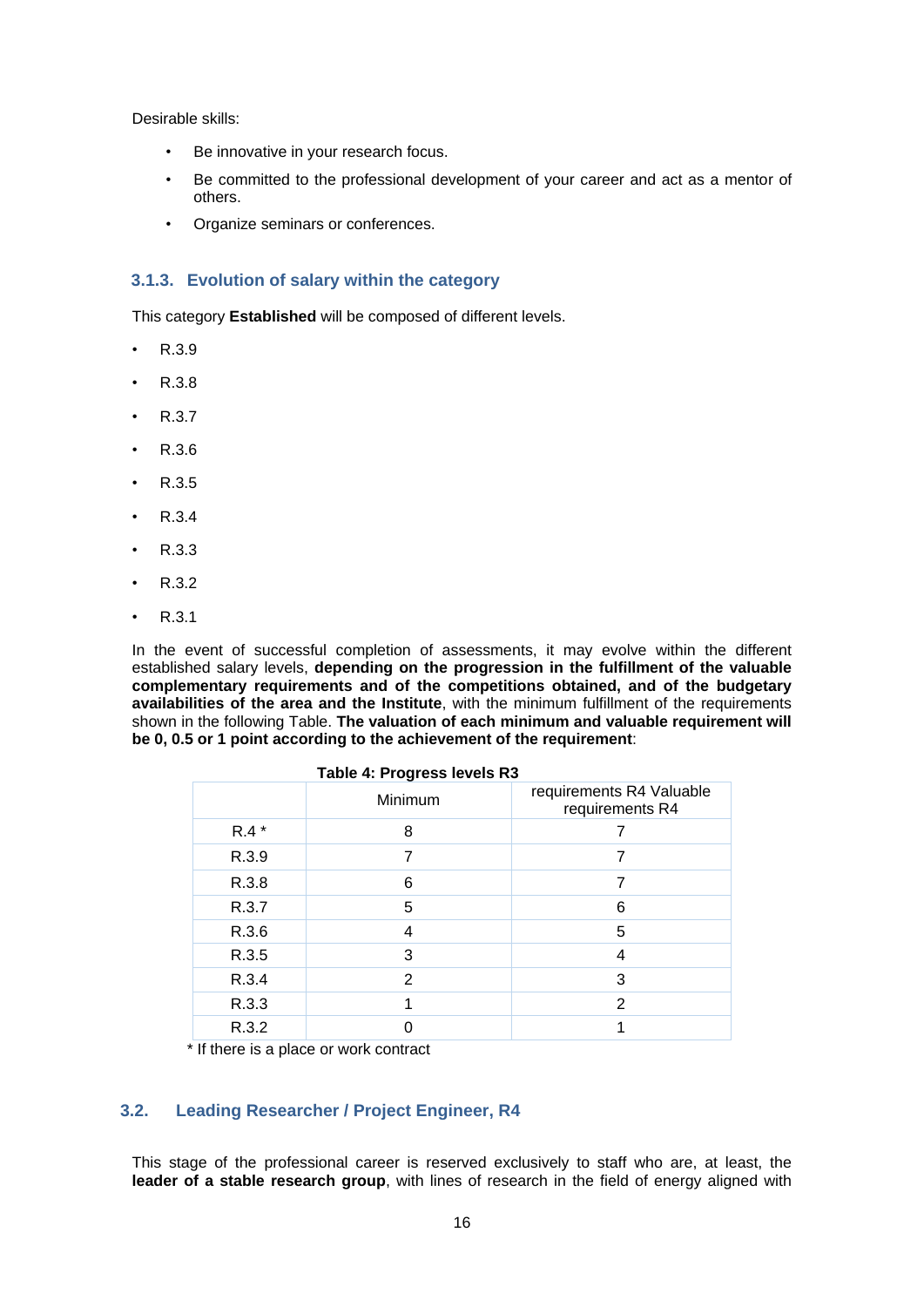those of the Strategic Plan of the Institute, with competitive financing and Industrial consolidated in its trajectory, so that its group can develop R & D projects in these lines.

To access this category, the minimum requirements set out in the following and seven of the supplementary requirements that can be assessed will be exceeded (the Evaluation Committee may consider compliance with the minimum requirements if one of the requirements was not met, provided that the candidate Assessed provides with contrasting data a very remarkable fulfillment in another of the minimum or valuable requirements that can be considered strategic):

# **3.2.1. For the personnel with research career**

Minimum Requirements:

- Have a very high number of publications in indexed scientific journals and / or books indexed with ISBN . The amount of articles, the impact factor of the magazines, the citations of the publications, as well as the order of authorship and the contribution in the publication will be the elements that the Evaluation Committee will take into account when it comes to select the candidate according to the topic.
- As a result of the work developed in the previous stage, it must have participated as a researcher, in R & D projects that total an amount of more than or equal to 2,200,000 euros. These projects may be excluded from this calculation in which the researcher has had a testimonial participation.
- As a result of the work carried out during the previous stage, it must have led  $R + D + i$ projects as the principal investigator of an aggregate budget of 1,800,000 euros projects. Both the projects and the work packages led by the professional as the principal investigator may be included in this calculation.

The Evaluation Committee may take into account lower amounts than those of the previous two points, in the case of staff who have been awarded a grant for research staff during this period, which conditions the ability to allocate time to projects.

- Have participated in  $R + D + i$  projects in cooperation with other international institutions with funding obtained from the European Commission.
- Participating, at least as a member of the research team, in 5 projects to provide value added services to companies.
- In the last 5 years, you must have requested at least three titles of industrial / intellectual property.
- Have conducted at least 6 doctoral theses.
- Provide advanced services to the scientific community, such as being a member of Editorial Advisory Committees or magazine reviewer indexed in the Journal Citation Reports of the ISI Web of Science or Scopus, or being a highly relevant international call reviewer for competitive concurrence.

Valuable Requirements:

- Have more than 80% of its scientific output published in journals indexed in the first quartile of the Journal Citation Reports of the ISI Web of Science or Scopus and / or ISBN-indexed books.
- To be the author of correspondence of scientific articles published in journals indexed in the first quartile of the Journal Citation Reports of the ISI Web of Science or Scopus that are of general opinion.
- Have results, derived from the R  $\&$  D projects in which you have participated, with a high potential for applicability to the energy industry.
- Have requested international industrial / intellectual property titles.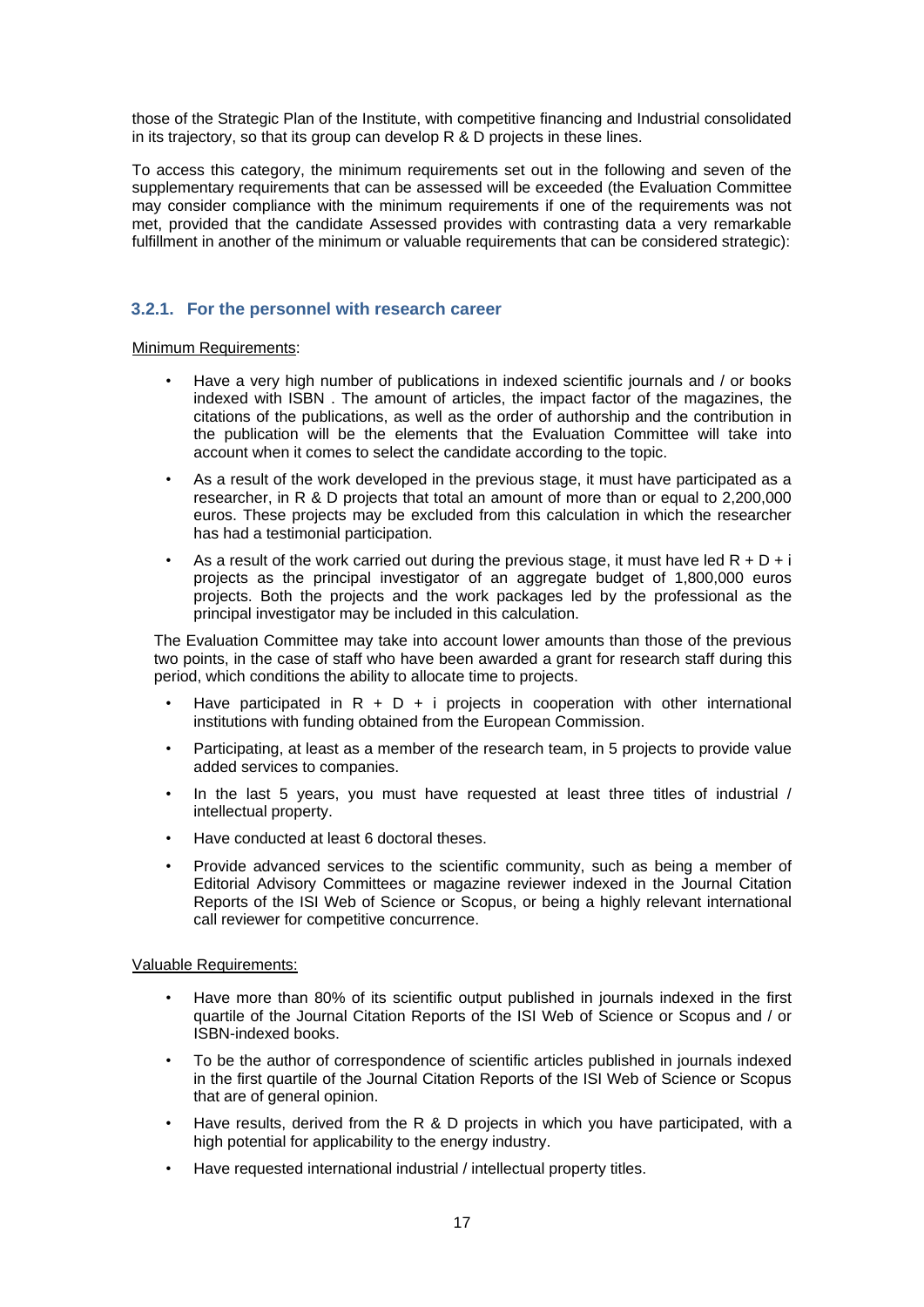- Be an inventor or co-inventor of titles of industrial / intellectual property that have been transferred to the private company for their exploitation.
- Be an inventor or co-inventor of industrial / intellectual property titles that have been transferred to the private company and that during the evaluation period they are providing royalties for exploitation.
- Have formed of proven quality researchers who are currently consolidated and lead their own projects and research groups.
- Leadership in the creation of technology based spin-offs arising from the  $R + D + i$ activity, and the management of it.
- Have made stays, which last 18 months or more, in centers of recognized international prestige.
- Awards and recognitions to the scientific activity.
- Tasks of responsibility, control, supervision and / or organization.
- Coordination and execution of tasks outside the requirements of its category described in this Career Plan.
- Special performance, extraordinary activity and / or interest or initiative in the activity of research, technology transfer, innovation, attracting talent and / or management.

## **3.2.2. For the personnel with technological career**

#### Minimum Requirements:

- Have obtained the title of Doctor with an objective oriented to solve a problem related to the activity of  $I + DT$  of the IREC.
- Have a high number of publications in indexed scientific journals and / or books indexed with ISBN. The amount of articles, the impact factor of the magazines, the citations of the publications, as well as the order of authorship and the contribution in the publication will be the elements that the Evaluation Committee will take into account when it comes to select the candidate according to the topic.
- As a result of the work developed in the previous stage, you must have participated as a project engineer or researcher, in R & D projects that total an amount of 2,500,000 euros or more. These projects may be excluded from this calculation in which the researcher has had a testimonial participation.
- As a result of the work carried out during its previous stay, it must have led as a Principal Investigator the participation in  $R + D + i$  projects totaling an amount of 2,000,000 euros. Both the projects and the work packages led by the professional as the principal investigator may be included in this calculation.

The Evaluation Committee may take into account lower amounts than those of the previous two points, in the case of staff who have been awarded a grant for research staff during this period, which conditions the ability to allocate time to projects.

- Have participated in R & D projects in cooperation with other international institutions with funding from the European Commission.
- Have participated, at least as a member of the research team, in 8 projects for the provision of value added services to companies.
- In the last 5 years, you must have requested at least three titles of industrial / intellectual property.
- Be able to provide advanced services to the scientific community, such as being a reviewer of journals indexed in the Journal Citation Reports of the ISI Web of Science or Scopus, to be an examiner for competitions for competitive concurrence, or to be a member of the strategic advisory council of companies in the sector.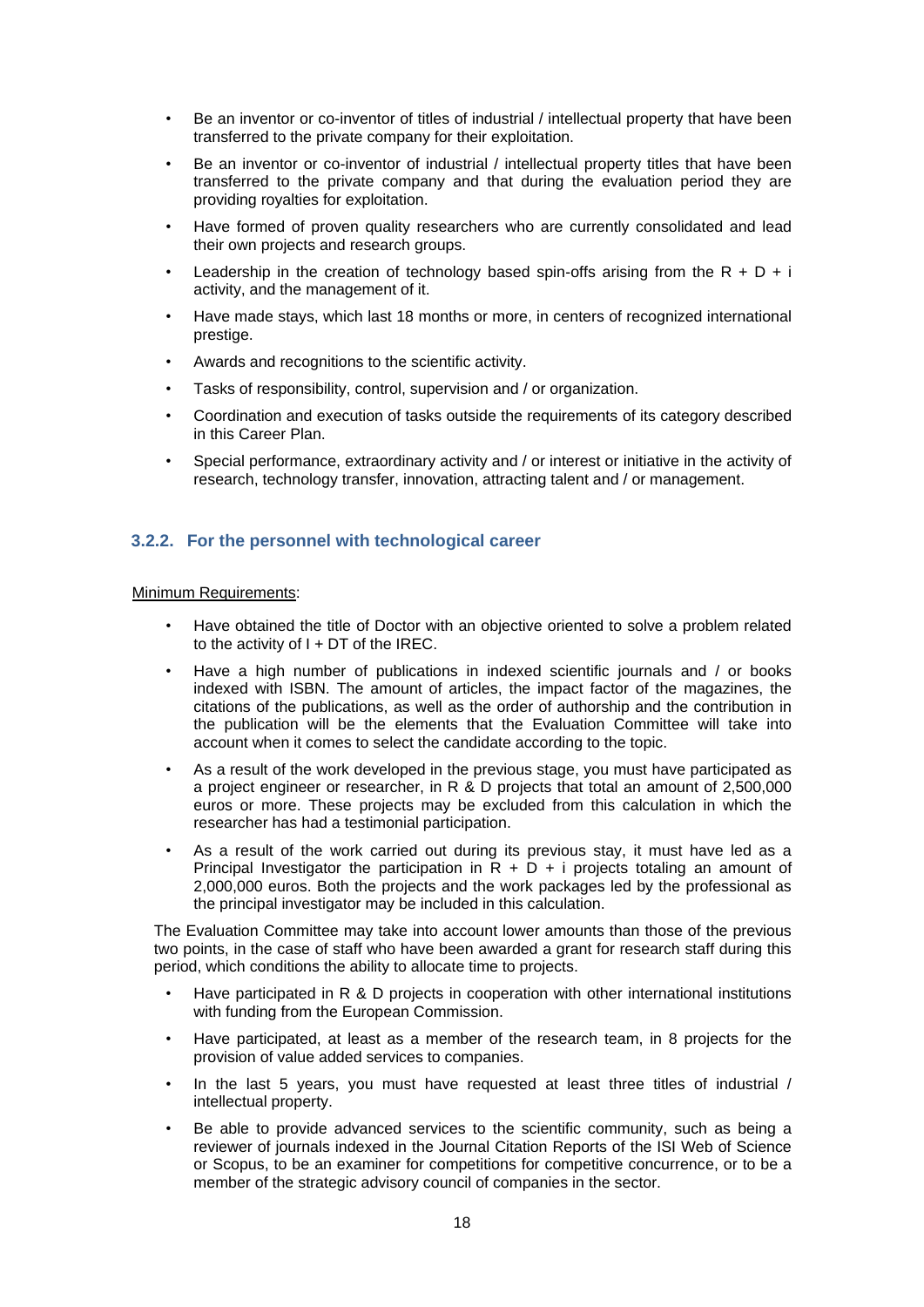#### Valuable Requirements:

- Have led at least 3 doctoral theses.
- Publications in magazines of the first quartile of the Journal Citation Reports of the ISI Web of Science or Scopus and / or books indexed with ISBN.
- Have been awarded a scholarship for competitive concurrence or other grants for the development of the R & D & I activity.
- Have made stays, which last 18 months or more, in internationally renowned centers.
- Be an inventor or co-inventor of titles of industrial / intellectual property requested derived from the results of his doctoral thesis or participation in R & D projects in cooperation with other research institutions or with the industry.
- Be an inventor or co-inventor of titles of industrial / intellectual property that have been transferred to the private company for their exploitation.
- Be an inventor or co-inventor of industrial / intellectual property titles that have been transferred to the private company and that during the evaluation period they are providing royalties for exploitation.
- Leadership in the creation of technology based spin-offs arising from the R + D + i activity, and the management of it.
- $\cdot$  It will have results, derived from the R & D projects in which it has participated, with a high potential of applicability to the energy industry.
- Have formed researchers or engineers of proven quality projects that are currently consolidated and lead their own projects and research groups.
- Awards and recognitions to the scientific activity.
- Tasks of responsibility, control, supervision and / or organization.
- Coordination and execution of tasks outside the requirements of its category described in this Career Plan.
- Special performance, extraordinary activity and / or interest or initiative in the activity of research, technology transfer, innovation, attracting talent and / or management.

# **3.2.3. Competencies Leading Researcher / Project Engineer (R4)**

Necessary competencies.

All the competencies of the Established Researcher / Project Engineer (R3), and additionally:

- Have an international reputation based on the excellence of R & D in your field.
- Demonstrate critical judgment in the identification and execution of R & D activities.
- Make a substantial contribution (decisive advances) in your field of research or covering multiple areas.
- Have demonstrated the ability to manage people, project budgets and scientific and technological infrastructures of the laboratories of the group or area.
- Develop a strategic vision about the future of R & D in your field.
- Identify the broader consequences and applications of your R & D.
- Publish and present influential articles and books, participate in seminars and conference organizing committees, and be invited to present presentations (invited papers).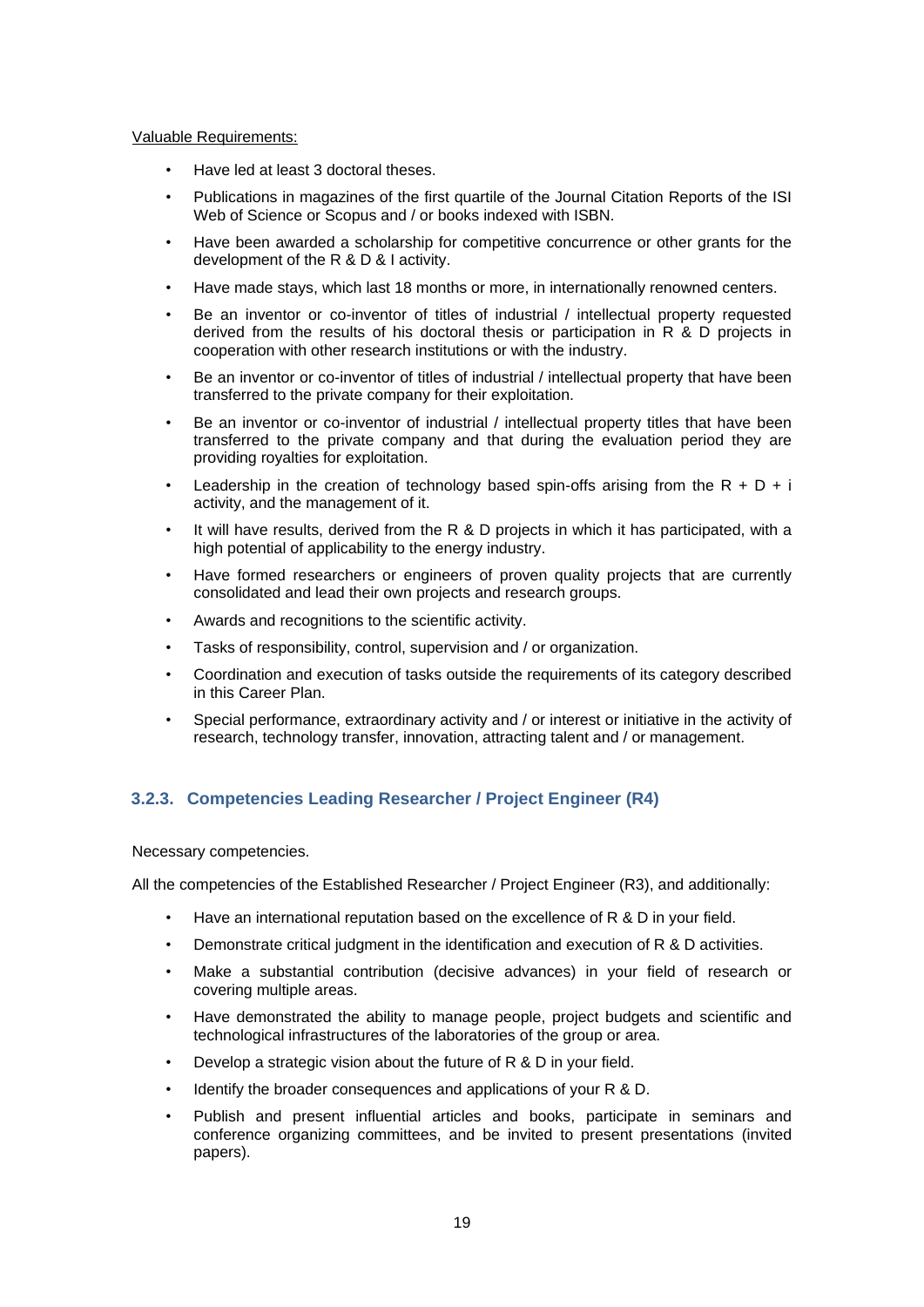Desirable skills:

- Being an expert in the management and leadership of research groups and R & D projects.
- Be highly qualified to develop the capabilities of third parties.
- Have a proven track record in obtaining important amounts of economic resources for R & D.
- Go beyond team formation and collaboration, prioritizing long-term group planning (for example, professional trajectories of researchers and funding to ensure the team's positions).
- Be an excellent communicator and inside and outside the community of scientists (with the creation of networks).
- Be able to create an innovative and creative environment for research.
- Act as a model of professional development for others.

# **3.2.4. Wage evolution in the category**

This category **Leading** will be composed of different levels:

- R.4.4
- R.4.3
- R.4.2
- R.4.1

In the event of successfully passing the assessments, it will be possible to evolve within the different established salary levels**, depending on the progression in the fulfillment of the complementary requirements and of the competitions obtained, and of the budgetary availabilities of the area and the Institute**, with the minimum fulfillment of the requirements shown in the following Table. **The valuation of each minimum and valuable requirement will be 0, 0.5 or 1 point according to the achievement of the requirement**:

### **Table 5: Progress levels R4**

|              | Minimum | requirements<br>R4requirements R4 |
|--------------|---------|-----------------------------------|
| ValuableR.4. |         | 14                                |
| R.4.3        |         | 12                                |
| R.4.2        |         | 10                                |
| R.4.1        |         |                                   |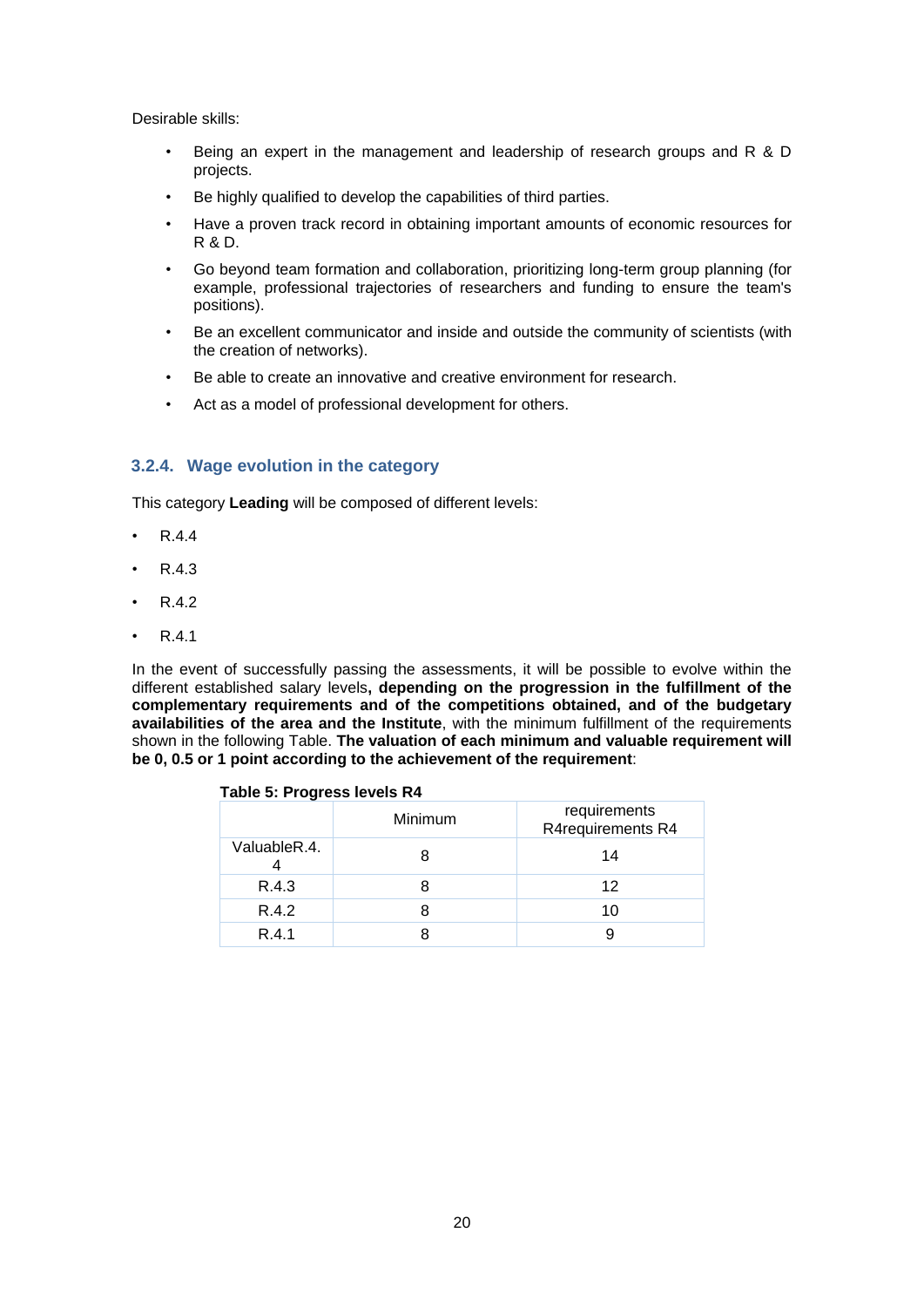# **3.3. Laboratory Technician**

He is the graduate with a high degree of specialization in a particular technique, infrastructure or area of knowledge, whose main function is to support the development of research projects. It is responsible for programming, coordinating, administering and managing the activities of the laboratories, verifying the scientific-technological equipment and the technical facilities for the correct execution of the experiments in which it participates.

In the itinerary of Laboratory Technician, three categories are defined based on the associated competencies. The competencies are cumulative as it gets higher in category.

| Category    | <b>Skills</b>                                                                                                                                                                                                                                                                                                                                                                                                                                                                                                                                                                                                                                                                                                                               |  |  |
|-------------|---------------------------------------------------------------------------------------------------------------------------------------------------------------------------------------------------------------------------------------------------------------------------------------------------------------------------------------------------------------------------------------------------------------------------------------------------------------------------------------------------------------------------------------------------------------------------------------------------------------------------------------------------------------------------------------------------------------------------------------------|--|--|
| <b>TL.1</b> | Manage the fungible material of the laboratory.<br>1.<br>Incorporate the measures of the occupational<br>2.<br>risk<br>prevention plan to the laboratory.<br>3. Train new researchers in the use of laboratory equipment.<br>the areas<br>of the<br>laboratory,<br>Signaling<br>4.<br>materials,<br>accessories and equipment to facilitate its correct location<br>and use.<br>5. Maintenance of equipment and facilities available.<br>Manage the purchase of materials and the contracting of<br>6.<br>necessary services for the laboratory.                                                                                                                                                                                            |  |  |
| TL.2        | Prepare documentation for the correct functioning of the<br>8.<br>equipment and facilities (procedures, manuals and<br>diagrams).<br>9. Monitor the correct functioning and hygiene of the<br>laboratory.<br>10. Conduct control of processes and collaborate in its<br>development and improvement.<br>11. Implementation and assembly of new equipment / systems<br>of value added by the laboratory.                                                                                                                                                                                                                                                                                                                                     |  |  |
| TL.3        | 12. Coordinate the reserves of the equipment and schedule the<br>use of laboratories.<br>13. Coordination with the research / projects programs.<br>14. Coordination with the Occupational Risk Prevention<br>Committee and the implementation of new proposals for<br>the improvement of safety in the laboratory.<br>15. Manage the activities of the laboratory.<br>of budget proposals for<br>16. Preparation<br>equipment,<br>consumables and professional services. Monitoring and<br>control of the execution of the same.<br>17. Coordinate the assembly of new equipment of added value<br>by the laboratory.<br>18. You must have demonstrable relevant work experience,<br>where the Doctorate degree will be positively valued. |  |  |

**Table 6: Skills of the categories of Laboratory Technician**

Each category of TL is composed of two levels. Access to the first level will be achieved by complying with the competences defined in Table 6, while accessing the second level with one of the following valuable requirements:

- Responsibility, command, supervision and / or organization tasks.
- Coordination and execution of tasks outside the requirements of its category described in this Career Plan.
- Special performance, extraordinary activity and / or interest or initiative in the activity of research, technology transfer, innovation, attracting talent and / or management.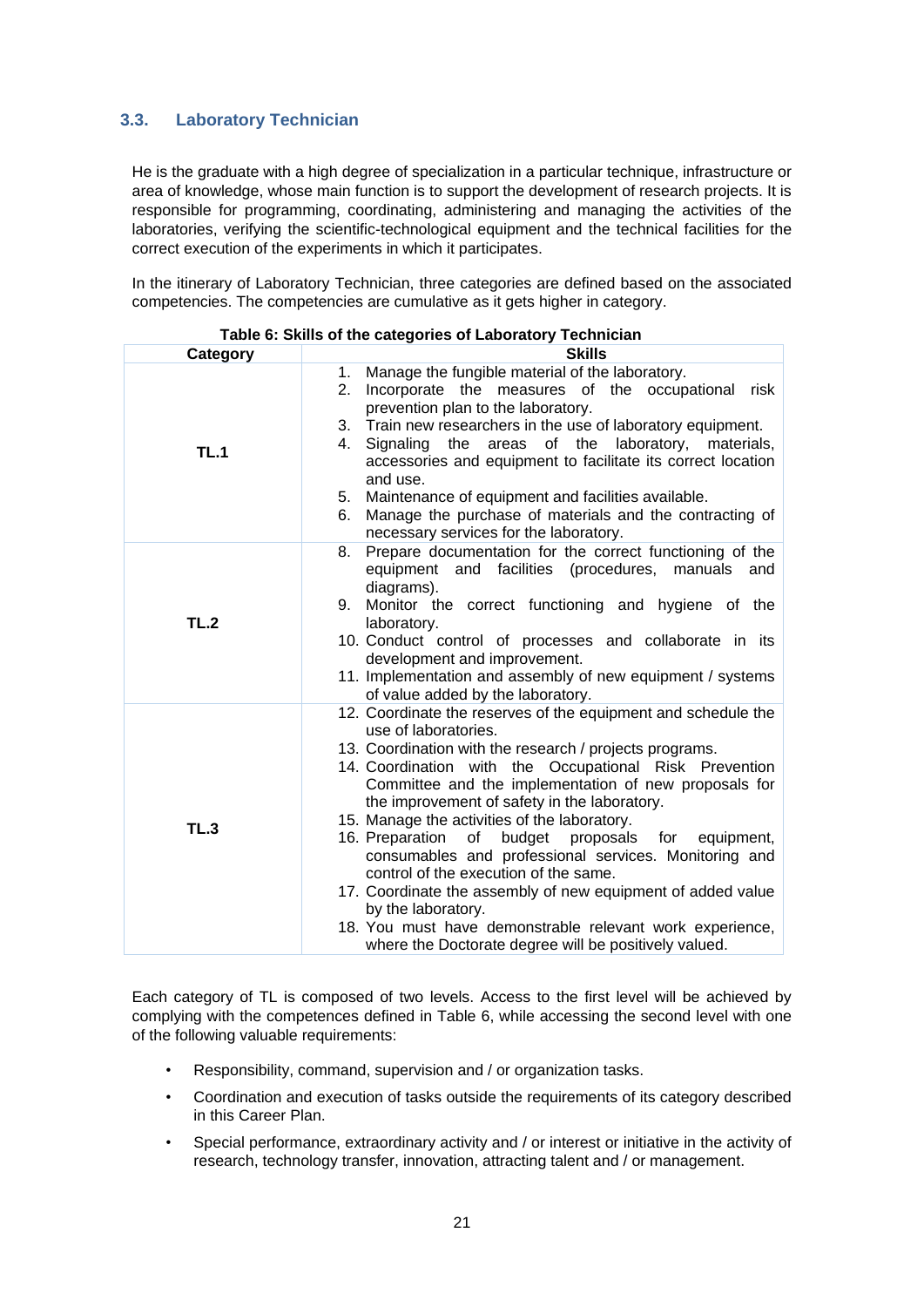# **3.4. Laboratory Assistant**

It is the personnel with a degree of specialization in a particular technique, whose main function is to support the development of research projects, and to carry out their work without acquiring final responsibilities, depending on the Laboratory Technician who will supervise his work.

In the Itinerary of Laboratory Assistant, two categories are defined based on the associated competences. The competencies are cumulative as it gets higher in category.

|             | Table 7: Competences of the categories of Laboratory Assistant                                                                                                                                                                                                                                                                                                                                                                                                                         |  |  |  |  |
|-------------|----------------------------------------------------------------------------------------------------------------------------------------------------------------------------------------------------------------------------------------------------------------------------------------------------------------------------------------------------------------------------------------------------------------------------------------------------------------------------------------|--|--|--|--|
| Category    | <b>Competences</b>                                                                                                                                                                                                                                                                                                                                                                                                                                                                     |  |  |  |  |
| <b>AL.1</b> | 1. Replacement of expendables.<br>2. Maintain order, hygiene and signaling within the laboratory.<br>3. Monitor the equipment for its proper operation.<br>Inventory of the inventories of the laboratory and the<br>4.<br>management of the stock                                                                                                                                                                                                                                     |  |  |  |  |
| AL.2        | 5. Collaborate in the preparation of documents for the correct<br>functioning of the equipment and facilities (procedures,<br>manuals and schemes).<br>6. Collaborate in the purchase of materials and the<br>contracting of necessary services for the laboratory.<br>7. Help in maintaining the equipment and facilities available.<br>8. Participate in all the activities that can help improve the<br>facilities, equipment, work systems, programs, etc. of the<br>laboratories. |  |  |  |  |

Each category of AL is composed of two levels. Access to the first level will be achieved by complying with the competences defined in Table 7, while accessing the second level with one of the following valuable requirements:

- Responsibility, command, supervision and / or organization tasks.
- Coordination and execution of tasks outside the requirements of its category described in this Career Plan.
- Special performance, extraordinary activity and / or interest or initiative in the activity of research, technology transfer, innovation, attracting talent and / or management.

## **3.5. Management**

Personnel is divided into the following categories:

- **General**
- Management Corporate Development and Technology Transfer
- Management Economic and Management
- Department Head of Management Section
- Project Manager / Promoter / Accounting / Senior Maintenance / Technical Senior Prevention / Communication (S3)
- Project Manager / Promoter / Administrative-Accounting Expert / Maintenance / Expertise / Communication Prevention Technician (S2)
- Junior Manager / Promoter / Administrative-Accountant / Maintenance / Junior Prevention Technician / General Services (S1)

The evaluation of Professionals in the cited categories of management, will be carried out by their superior on the basis of the training requirements and the competencies to be developed in the workplace, included in the professional profile.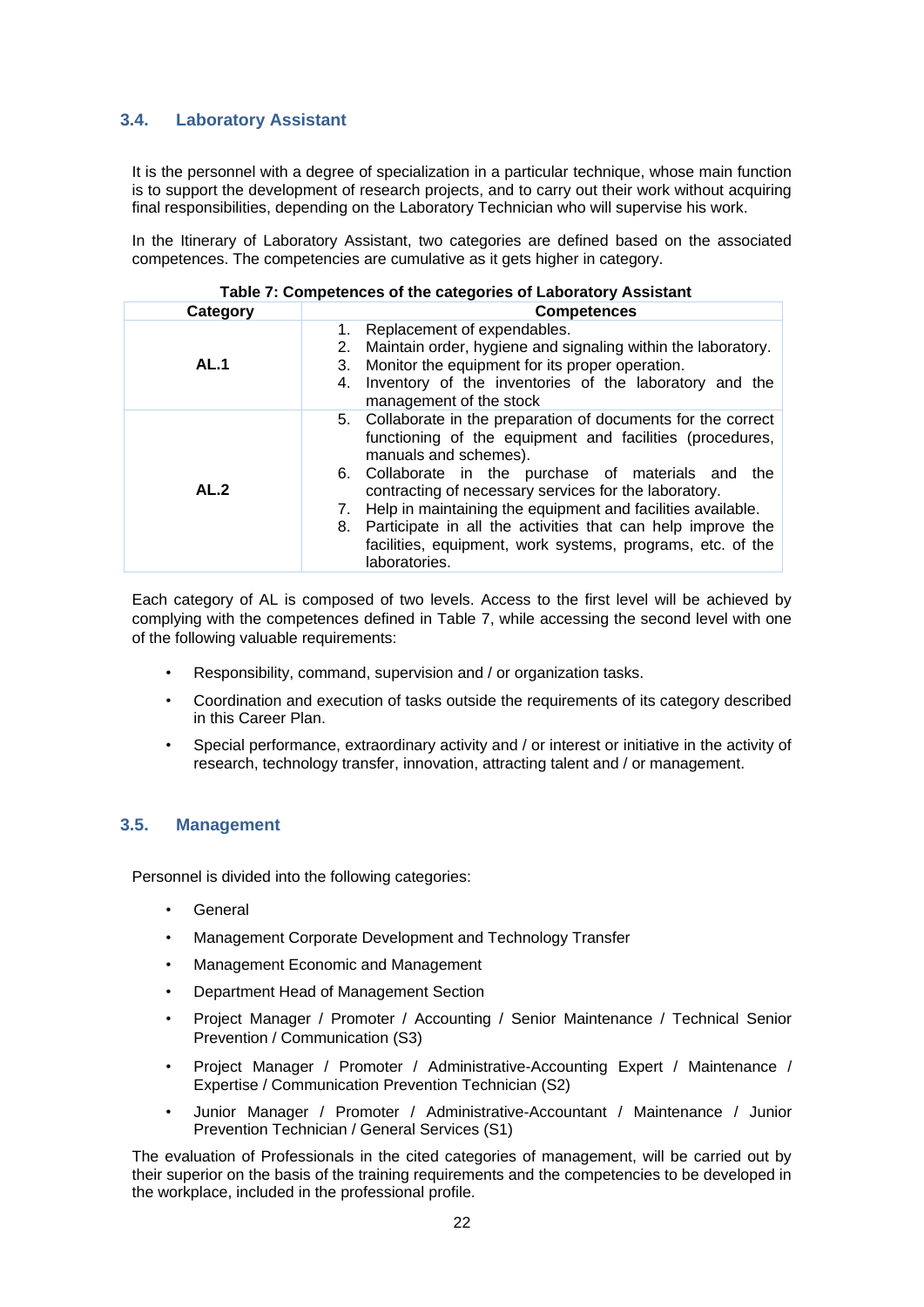The Structure category encompasses the different departments of the center formed by a single person. Levels in this category will be carried out by level of autonomy as shown in Table 8:

| Level                 | <b>Responsibility</b>                                                                                                                              |  |  |
|-----------------------|----------------------------------------------------------------------------------------------------------------------------------------------------|--|--|
| Senior Level 3 (S3.3) | Great autonomy in budgetary management, organization and<br>management of people in their field.                                                   |  |  |
| Senior Level 2 (S3.2) | Autonomy in the budgetary management, organization and direction<br>of people in their field.<br>Resources and more limited organizational impact. |  |  |
| Senior Level 1 (S3.1) | Broad autonomy in interpretation / application of work procedures.                                                                                 |  |  |
|                       | Ability to provide qualified technical support.                                                                                                    |  |  |
|                       | Under supervision on the progress of work and results.                                                                                             |  |  |
| Expert Level 3 (S2.3) | Ability to coordinate and motivate a team of lesser qualified staff.                                                                               |  |  |
|                       | Discretion in application of procedures and / or assignment of tasks.                                                                              |  |  |
|                       | Under supervision on the progress of work.                                                                                                         |  |  |
| Expert Level 2 (S2.2) | Supervision of the progress of work and subjects, partially, to<br>standardized procedures of control, with a certain degree of<br>autonomy.       |  |  |
| Expert Level 1 (S2.1) | Dexterity in the use of less specialized equipment but which require<br>a systematic learning process.                                             |  |  |
|                       | Subjects to standardized control procedures and / or, partially, in<br>established work routines.                                                  |  |  |
| Junior Level 2 (S1.2) | supervision, or control,<br>Subjects to systematic<br>through the<br>established work routines.                                                    |  |  |
| Junior Level 1 (S1.1) | They do not need specific training.                                                                                                                |  |  |
|                       | Subjected to close supervision or routines of work perfectly<br>delimited.                                                                         |  |  |

|  |  | <b>Table 8: Levels for Structure</b> |
|--|--|--------------------------------------|
|  |  |                                      |

# **3.5.1. Function description:**

## **Group Accounting-General Services:**

- **S1.1 Administrative - Junior Accounting / General Services:** Reception, administrative support (file, scanned, settlement expenses, orders, ...). In general, basic administrative tasks and support for supervised accounting.
- **S1.2 Administrative - Junior Accounting / General Services:** Ordering / travel processing, accounting, operating records, negotiations with suppliers. Functions of assistant to management (organization and management of trips, agenda, administrative support, ...) In general administrative tasks of average level of complexity or more complex tasks supervised. The functions of the S1.1 with the least degree of supervision are also included.
- **S2.1 Administrative-Accountant Experienced:** Support documentation audits, order / travel control, surveys, payments, bank reconciliation, reconciliations, insurance, ... Functions of secretary of management (assistance in the elaboration of institutional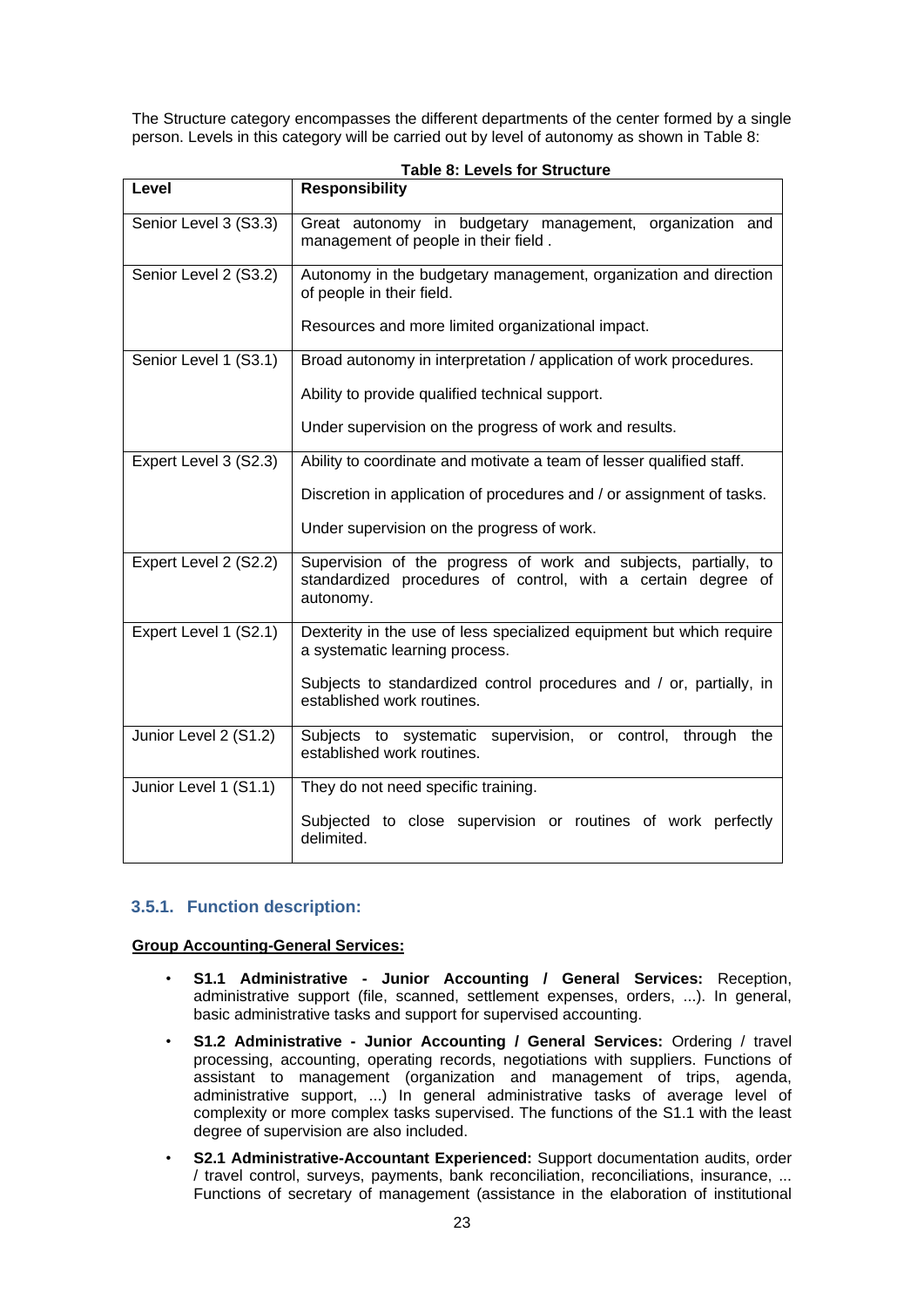and corporate activities, attention to visits (face to face and telephone), ... Accounting tasks with more degree of autonomy but with continuous supervision. Also included are the functions of the S1.2 with a lesser degree of supervision.

- **S2.2 Administrative-Accountant Experienced:** Billing , purchase publications, control of orders / travel without supervision, reporting of data to external institutions or within the Institute, ... Accounting / administration tasks with a level of medium and supervised complexity. Also included are the functions of the S2 .1 with a lesser degree of supervision.
- **S2.3 Administrative-Accounting Experienced:** Informative statements, equipment control, support for tax preparation, ... Tasks of Accounting / administration with medium-high complexity level with medium supervision level. The functions of S2.2 are also included with a lesser degree of supervision.
- **S3.1 Senior Accounting Officer:** Accounting, reporting, control subsidies, payroll accounting checks ... Accounting / administration tasks with a high level of complexity and timely supervision. The functions of the S2.3 with a lower degree of supervision are also included.
- **S3.2 Senior Administrative-Accounting:** Closing operations support (correlations, amortization, ...), indirect calculation, ... Accounting / administration tasks with a high level of complexity and with timely supervision. Also included are S3.1 functions with a lower degree of supervision.
- **S3.3 Senior Accounting Officer:** Non-supervised Taxes, Non-Supervised Closing Operations, Interlocutor Audits, Generalitat Reports, ... In general, accounting tasks with a high level of complexity and without supervision. The functions of S3.2 are also included with a lower degree of supervision.
- **S4 Head of Section:** Responsible for Taxes, Head of audits, management of people and teams, monitoring and monitoring of the group, external reports, coordination of team functions.

Each S category consists of different levels. Each level consists of 2 sub-levels. To change the level, the worker must perform at least 4 functions of levels higher than his. To access the second sub-level of each level, one of the following valuable requirements must be fulfilled:

- Responsibility, command, supervision and / or organization tasks.
- Coordination and execution of tasks outside the requirements of its category described in this Career Plan.
- Special performance, extraordinary activity and / or interest or initiative in the activity of research, technology transfer, innovation, attracting talent and / or management.

## **Group Technology transfer:**

- **S1.2: Junior Promotor** of Proposals / Competitive projects national / Industrial, patents and other projects
- **S2.1: Junior Promotor** of Proposals / Competitive projects national + European / Industrial, patents and other projects
- **S2.2: Experienced Promoter** Proposals / Competitive projects national + European + coordinated / Industrial, patents and other projects. Internal communication and corporate identity.
- **S2.3: Experienced Developer** responsible for more than four proposals / projects competitive European patents, scientific communication or transfer
- **S3.1: Experienced developer** responsible for a competitive European project coordinated recovery, coordinating communication
- **S3.2: Senior Developer** responsible of more than 2 Proposals / Competitive projects / Industrial coordinated. National Association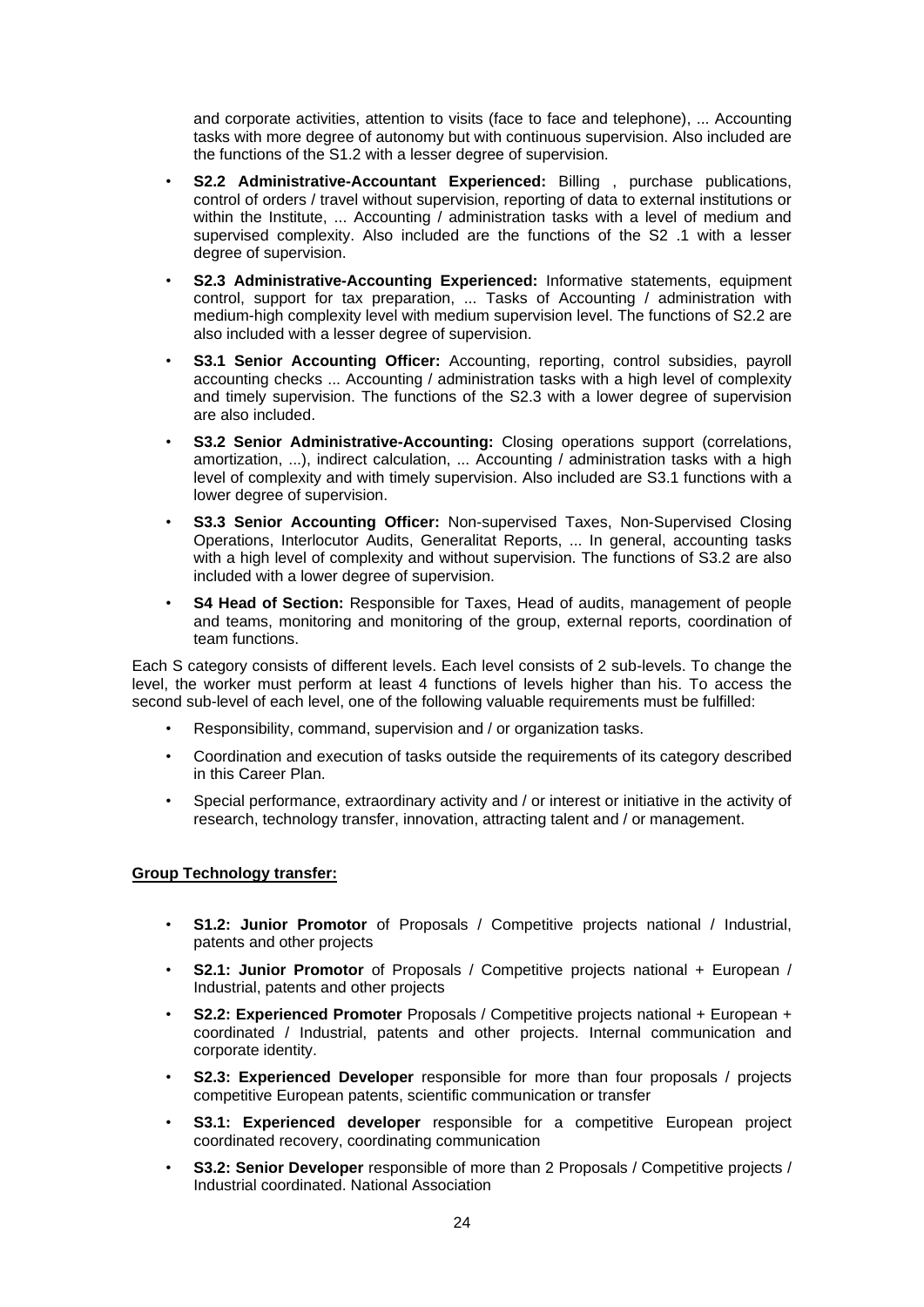- **S3.3: Senior Promoter** responsible for more than 3 Proposals / Competitive projects / Coordinated Industrial. EU / International Association
- **S4 Head of Section:** management of people and teams, technical direction of the section (programs and projects), compliance with the section budget, development of management tools, compliance with objectives and monitoring of section indicators, interaction and coordination with Area and other units, ...
- **Director of Technology Transfer:** People and teams management (annual evaluations, monitoring conflicts and incidents), budget compliance Area, development management tools Area and sections, compliance objectives and monitoring indicators Area, coordination and integration sections and other areas of the Institute.

Each S category consists of different levels. Each level consists of 2 sub-levels. To access the first sub-level, the worker must fulfill the competences defined in the previous list. To access the second sub-level of each level, one of the following valuable requirements must be fulfilled:

- Responsibility, command, supervision and / or organization tasks.
- Coordination and execution of tasks outside the requirements of its category described in this Career Plan.
- Special performance, extraordinary activity and / or interest or initiative in the activity of research, technology transfer, innovation, attracting talent and / or management.

The Evaluation Commission, according to the information that will be received from the evaluation process by the worker and his group leader, will take into account in his resolutions the unique technical complexity and the economic size of the proposals / competitive projects and Industrial, in relation to the means in both concepts.

## **Planning and Management Control Group:**

- **S2.1.A:Junior Manager** National Project, APIS and others
- **S2.1.B: Junior Manager** of more than 4 European projects (start management)
- **S2.2.A: Expert Manager** of more than 4 justified European projects
- **S2.2.B: Manager Experienced** of more than 8 justified European projects
- **S3.1.A: Manager Experienced** of a coordinated project (initiates management)
- **S3.2.B: Manager Experienced** of more than 2 coordinated projects (start management)
- **S3.2.A: Senior Manager** of more than 3 coordinated projects
- **S3.2.B: Senior Manager** of more than 2 coordinated projects justified
- **S3.3.A: Senior Manager** of more than 3 coordinated projects justified
- **S3.3.B: Senior Manager** of more than 4 justified coordinated projects
- **S4 Section Head:** People and teams management (annual evaluations, conflict and incident monitoring), compliance with the group budget, development of management tools, reduction of rotation, resolution of critical / unforeseen incidents, economic management a Institutional level (budget and compliance), internal and external reports, coordination and integration of sections and other groups of the Institute, ...

Table of equivalences:

- $\bullet$  EU = 6 APIs or similar justified
	- $=$  3 national and / or justified regionals
	- = 6 executed industrial
	- = coordinated community or similar justified
- $\bullet$  Coordinated = 5 EU justified

The Evaluation Commission, based on the information that will be received from the evaluation process by the worker and his group leader, will be taken into account in Its resolutions have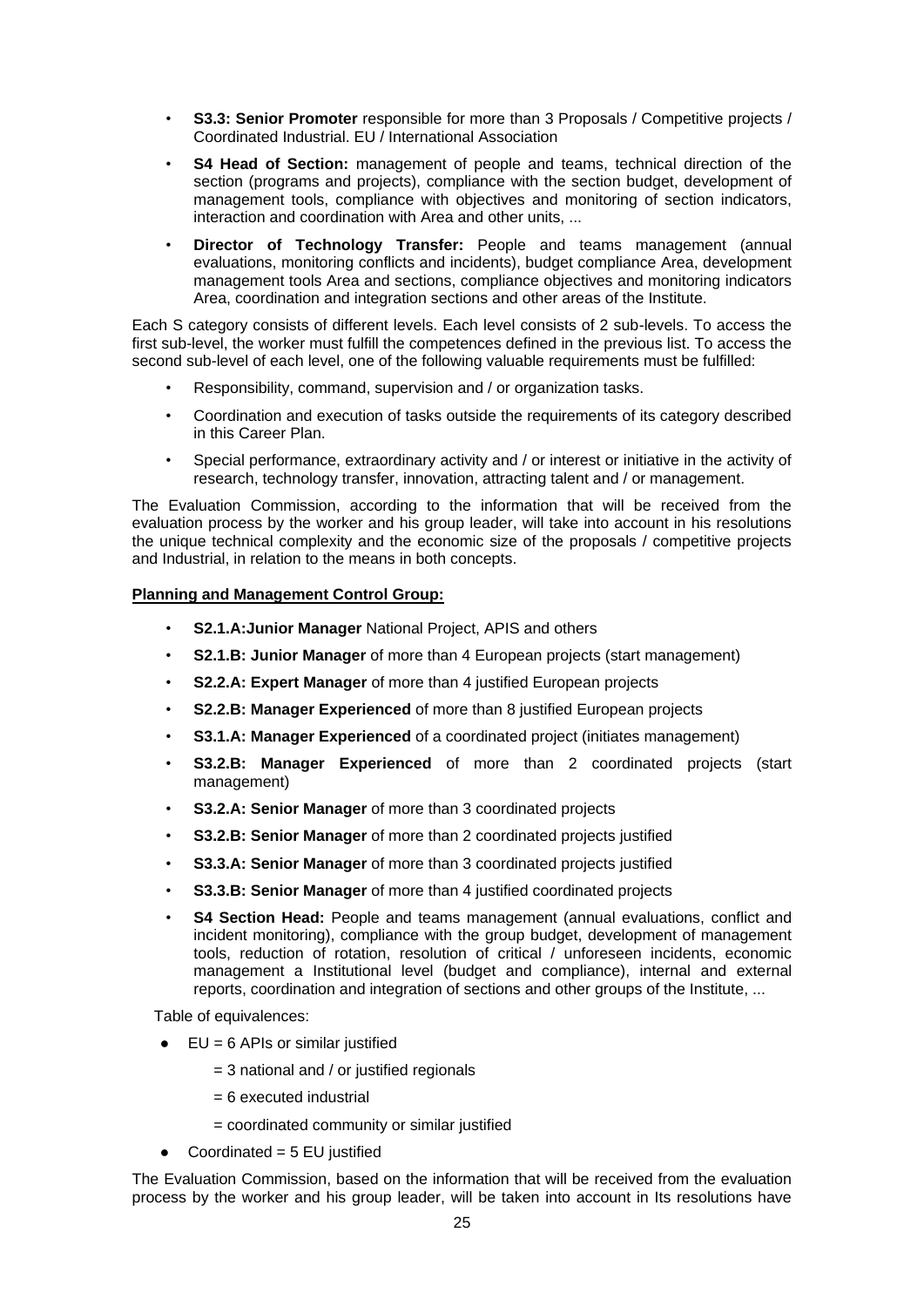the unique technical complexity in the management, and the economic size, of the competitive or industrial projects managed / justified, in relation to the means in both concepts.

## **Human Resources and Risk Prevention:**

- **S1. HR.** It is the personnel that will perform support tasks, automatic, basic, simple and / or routine, that do not entail a specific level of specialization. These functions may be assigned or may be delegated a higher position. You will not have personnel in your charge. You can supervise the work of your professional category.
	- **S1.2: Junior Prevention Technician.** Only one Specialization in Prevention (in Security), inspection of supervised laboratories and other support tasks.
- **S2 RRHH**. Personnel with sufficient knowledge about the different subjects in the field of HR, which allows them autonomy in order to carry out the tasks of a Department work cycle. These functions may be assigned or may be delegated a higher position. You can supervise the work of personnel with the same professional or lower category in order to carry out these functions. It will be subject to the supervision of the Head of the Department and / or of the General Direction of the IREC, and on time for the superior professional category.
	- **S2.1: Experimental Prevention Technician Expertise** in Prevention with experience. Risk assessments of jobs with supervision of results. Link with the external prevention service (SPA)
	- o **S2.2: Prevention technician Experienced** with Two technical specialties in Prevention. Supervision and verification of job risk assessments.
	- o **S2.3: Prevention technician Experienced** with 3 technical specialties in Prevention. Management of courses of external training, writing of protocols and instructions / norms of security. Supervised functions.
- **S3 RRHH**. Personnel with perfect knowledge about the different topics in the field of HR, which allows them sufficient autonomy to be able to be responsible for any section or work cycle of the Department, being able to manage staff to carry out these functions. It will be subject to the supervision of the Head of the Department (S4) and / or of the General Direction of the IREC.
	- o **S3.1: Senior Prevention Technician.** High level of autonomy and planning of the preventive activity and of the Health Surveillance.
	- o **S3.2: Senior Prevention Technician**. Responsible for the decision making and coordination of the team.
- **S4 Head of Section:** Responsible for the organization of the Department of Human Resources in all the different subjects in HRM. Subject to plans and programs based on functional policies defined by the Directorate General of IREC.

Each S category consists of different levels. Each level consists of 2 sub-levels. To access the first sub-level, the worker must fulfill the competences defined in the previous list. To access the second sub-level of each level, one of the following valuable requirements must be fulfilled:

- Responsibility, command, supervision and / or organization tasks.
- Coordination and execution of tasks outside the requirements of its category described in this Career Plan.
- Special performance, extraordinary activity and / or interest or initiative in the activity of research, technology transfer, innovation, attracting talent and / or management.

The evolution in the professional levels within each category will depend on the responsibilities that will be acquired, in accordance with the criteria established in Table 8.

## **Maintenance:**

• **S1 Junior Maintenance:** Perform general maintenance tasks of the installations refrigeration and air conditioning systems of the Corporate Center applying the current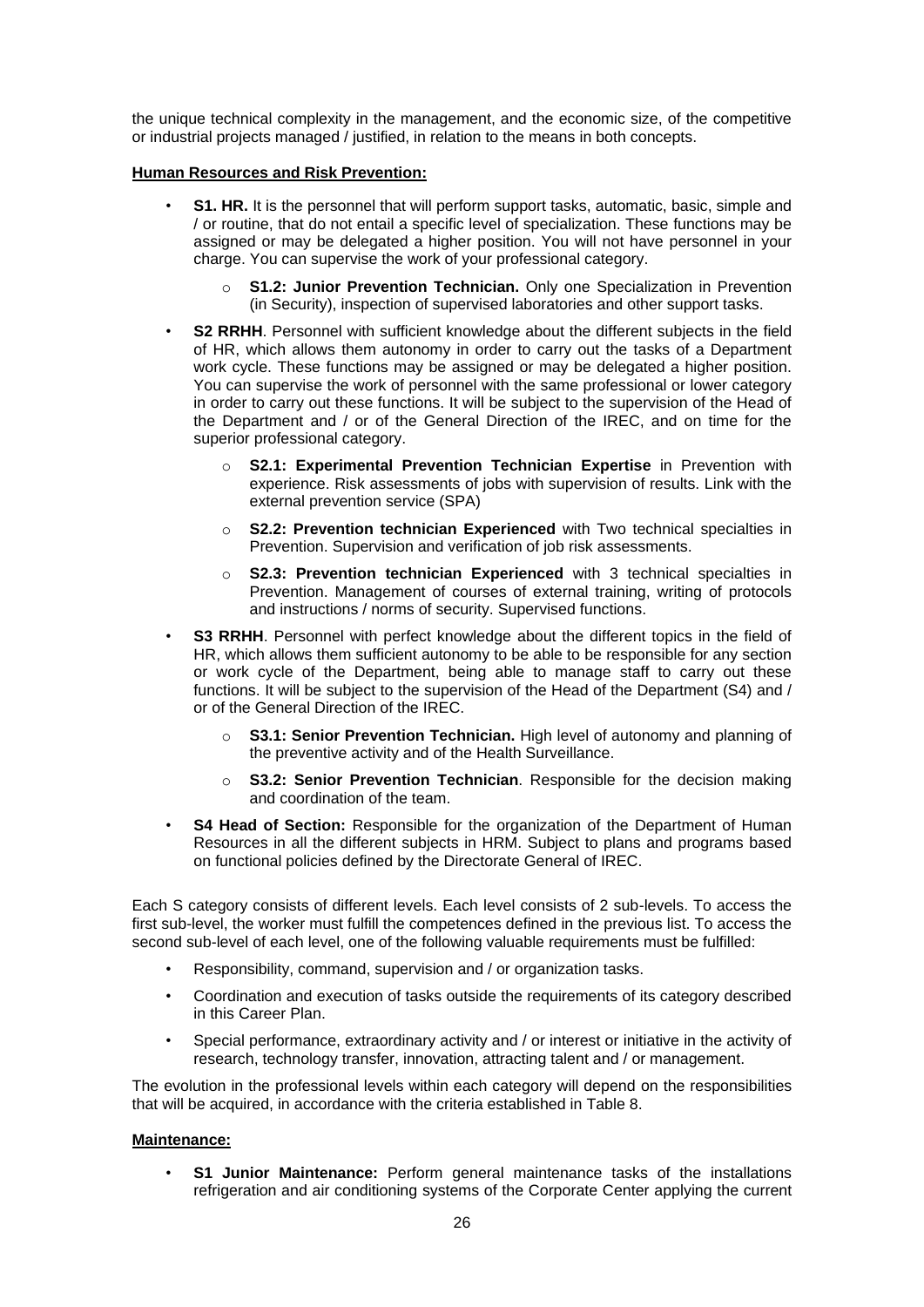regulations, quality protocols, safety and prevention of occupational risks established, and in accordance with the guidelines set by its Head of Services.

Functions / Training by subcategory:

**S1.1:** Select and archive the information referring to machinery, tools, clothes, etc. Collaborate in the management of purchases derived from the Maintenance of installations.

Training:

- Professional Training Formative Cycle Medium level family facilities and Maintenance, or equivalent.
- Electromechanical Training CQI Electricity Installer (Basic Cat.)

Knowledge:

- Regulations (RITE and REBT)
- Electromechanics and automation.
- Knowledge of electric welding and oxygen.

Previous experience:

- Experience of low voltage electrical installations.
- **S1.2:** Collaborate in the collection of information and obtaining the necessary data for the writing of studies and reports on the Maintenance of installations. Prepare and order inventories, catalogs, files and other similar rating instruments, in the field of Installation maintenance. Update databases regarding contact with suppliers and the installation and technical characteristics of fire extinguishers, detectors, Bies, security, etc. Ensure the safety and health in your workplace, using properly machinery, tools or substances related to its activity, as well as the means and protective equipment put at your disposal, in accordance with the procedures established by the corporation and the regulations in force regarding occupational risk prevention.

Training:

- Professional Training Formative Cycle Medium level family facilities and Maintenance, or equivalent.
- Electromechanical Training CQI Electricity Installer (Basic Cat.)

Knowledge:

- Regulations (RITE and REBT)
- Electromechanics and automation.
- Knowledge of electric welding and oxygen.

Previous experience:

- Experience of low voltage electrical installations.
- **S2 Experimental Maintenance:** Perform general maintenance tasks of the refrigeration and air conditioning facilities of the Corporate Center, applying the current regulations, quality protocols, safety and prevention of occupational risks established, and in accordance with the guidelines set by its head of services

Functions / Training by subcategory:

**S2.1:** Perform the preventive and corrective maintenance of the refrigeration and air conditioning facilities of the Corporate Center.

Training:

- Professional Training Formative Cycle Medium level family facilities and Maintenance, or equivalent.
- Electromechanical training Low voltage electrical installations. CQI Electricity Installer (Basic Cat.)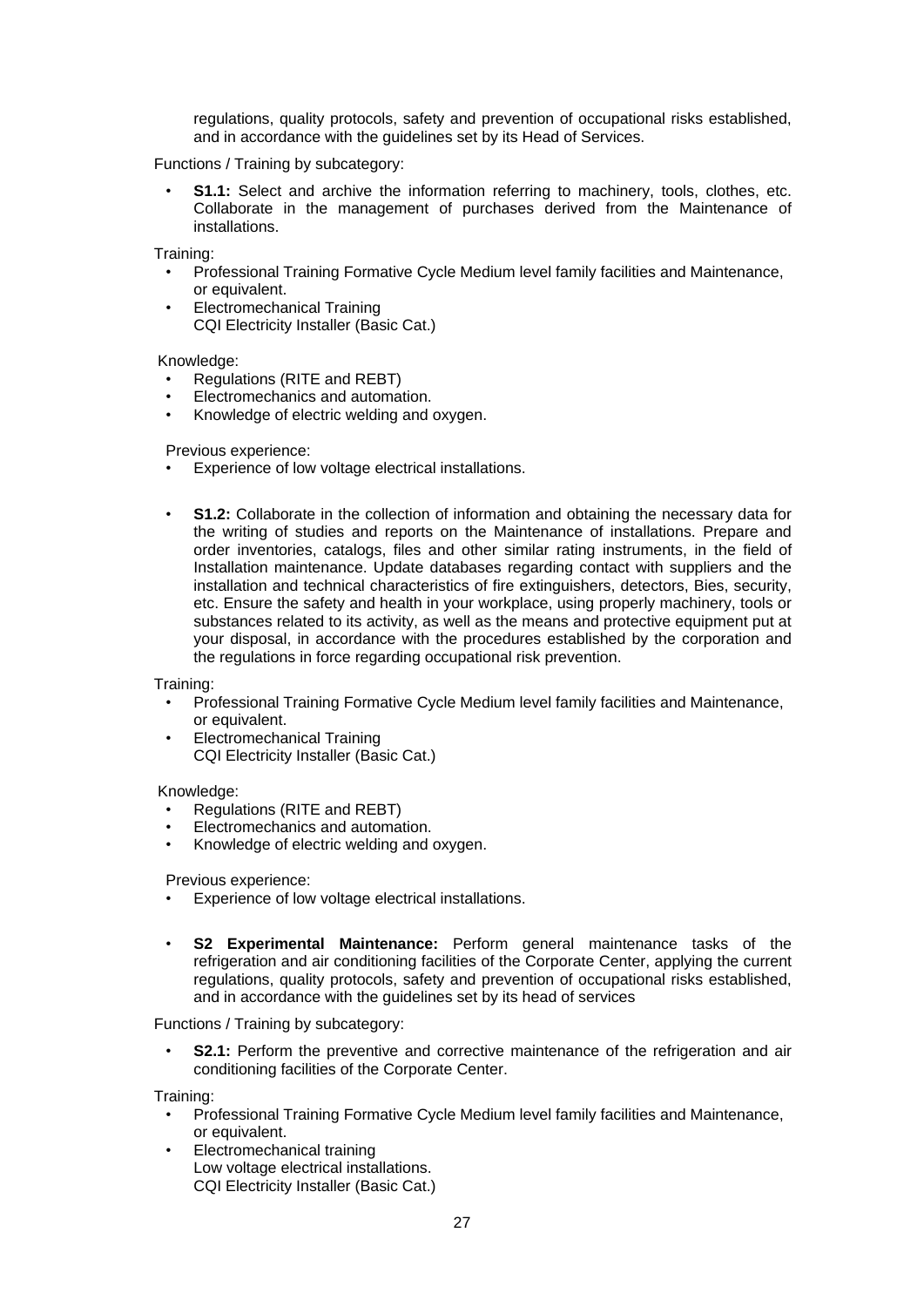Knowledge:

- Knowledge in low voltage electrical and electrotechnical installations.
- Regulations (RITE and REBT)
- Electromechanics and automation.
- Knowledge of electric welding and oxygen.

#### Previous experience:

- Experience of low voltage electrical installations.
- **S2.2:** Repair breakdowns of cooling and heating installations. Check the pressure, emptying and loading of refrigerant gases.

#### Training:

- Professional Training Formative Cycle Medium level family facilities and Maintenance, or equivalent.
- Electromechanical training Low voltage electrical installations. CQI CQI Refrigerator Installer Electricity Installer (Basic Cat.)

#### Knowledge:

- Knowledge in low voltage electrical and electrotechnical installations.
- Regulations (RITE and REBT)
- Electromechanics and automation.
- Knowledge in general repair and maintenance of refrigeration installations and of air conditioning of buildings: mastery of the causes that can cause incidents and their solution.
- Knowledge of electric welding and oxygen.
- Typology of refrigerant gases and their characteristics.

#### Previous experience:

- Experience in commercial and / or industrial cold installations.
- Experience of low voltage electrical installations.
- **S2.3:** Install and start the machines, equipment and systems of cold and heat pump. Assemble and repair motors, compressors, electrical couplings, and repair regulation and control elements. Install cooling copper, curvatures, sketching and swabs of copper tubes, using electric welding and oxygen.

Training:

- Professional Training Formative Cycle Higher Level family facilities and Maintenance, or equivalent.
- Electromechanical training Low voltage electrical installations. CQI CQI Refrigerator Installer Electricity Installer (Basic Cat.)

#### Knowledge:

- Official in low voltage electric and electrotechnical installations.
- Regulations (RITE and REBT)
- Technician in electrical welding and oxygen.
- Official in systems of regulation and control of air conditioning.
- Typology of refrigerant gases and their characteristics.

Previous experience:

- Experience in commercial and / or industrial cold installations.
- Experience of low voltage electrical installations.
- **S3 Senior Maintenance:** Maintenance of plant facilities, Responsible for a good use of the machinery, Control and monitoring of repairs, Provide relevant guidelines to area technicians as their daily functions, Provide support to the researchers of the center,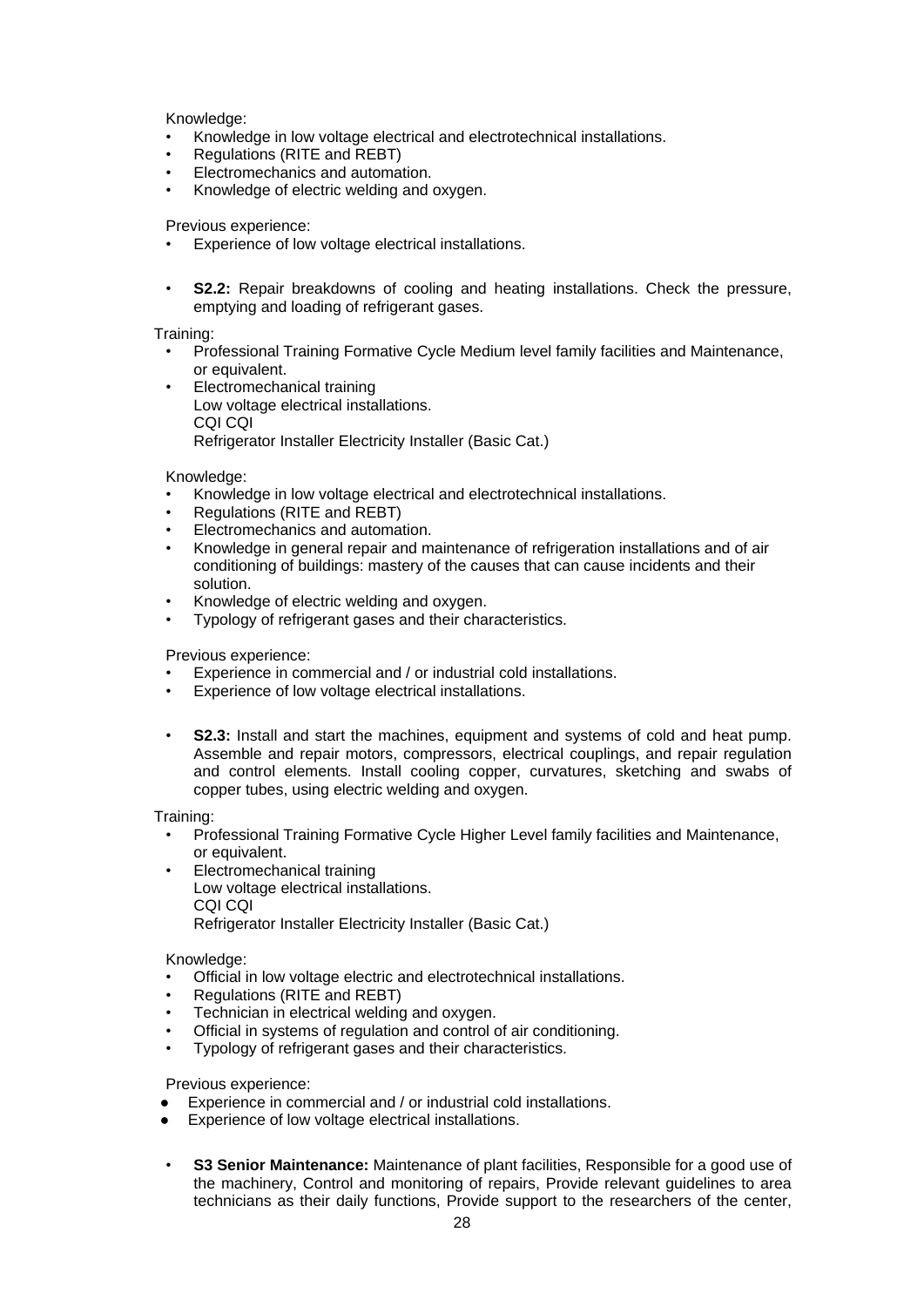such as performing the facilities required by the users, performing the tasks of requesting material for the installations that have to be carried out, recruitment and search for services with suppliers, for projects that may originate from improvement in infrastructure or quality of the center, Diagnose and repair faults of the installations

Functions / Training by subcategory:

**S3.1:** Interlocutor between the different institutions that are part of the centers where the work is governed. IREC; Security work and action protocols, as well as the implementation of them.

Training:

- Professional Training Formative Cycle Higher Level family facilities and Maintenance, or equivalent.
- Electromechanical training Low voltage electrical installations. CQI CQI Refrigerator Installer Electricity Installer (Basic Cat.)

Knowledge:

- Official in low voltage electric and electrotechnical installations.
- Regulations (RITE and REBT)
- Higher Technician of Electromechanics and Automation.
- Technician in electrical welding and oxygen.
- Official in systems of regulation and control of air conditioning.
- Typology of refrigerant gases and their characteristics.

Previous experience:

- Experience in commercial and / or industrial cold installations.
- Experience of low voltage electrical installations.
- **S3.2:** Supervision and coordination of the activities carried out by the technicians or assistants of Maintenance in charge, Support to those responsible for each group of researchers area that make up the Irec and direction, in the field of Maintenance and infrastructures versus new ones projects or needs, Coordination and implementation of the necessary environmental requirements, such as emissions and noise pollution, among others

Training:

- Professional Training Formative Cycle Medium level family facilities and Maintenance, or equivalent.
- Electromechanical training

Low voltage electrical installations.

CQI CQI

Refrigerator Installer Electricity Installer (Basic Cat.)

Knowledge:

- Knowledge in low voltage electrical and electrotechnical installations.
- Regulations (RITE and REBT)
- **Electromechanics and automation.**
- Knowledge in general repair and maintenance of refrigeration installations and of air conditioning of buildings: mastery of the causes that can cause incidents and their solution.
- Knowledge of electric welding and oxygen.
- Typology of refrigerant gases and their characteristics.

Previous experience:

- Experience in commercial and / or industrial cold installations.
- Experience of low voltage electrical installations.
- **S3.3:** Collaboration with management and engineering in definitions and implementations of the installations is the industrial space in which IREC can be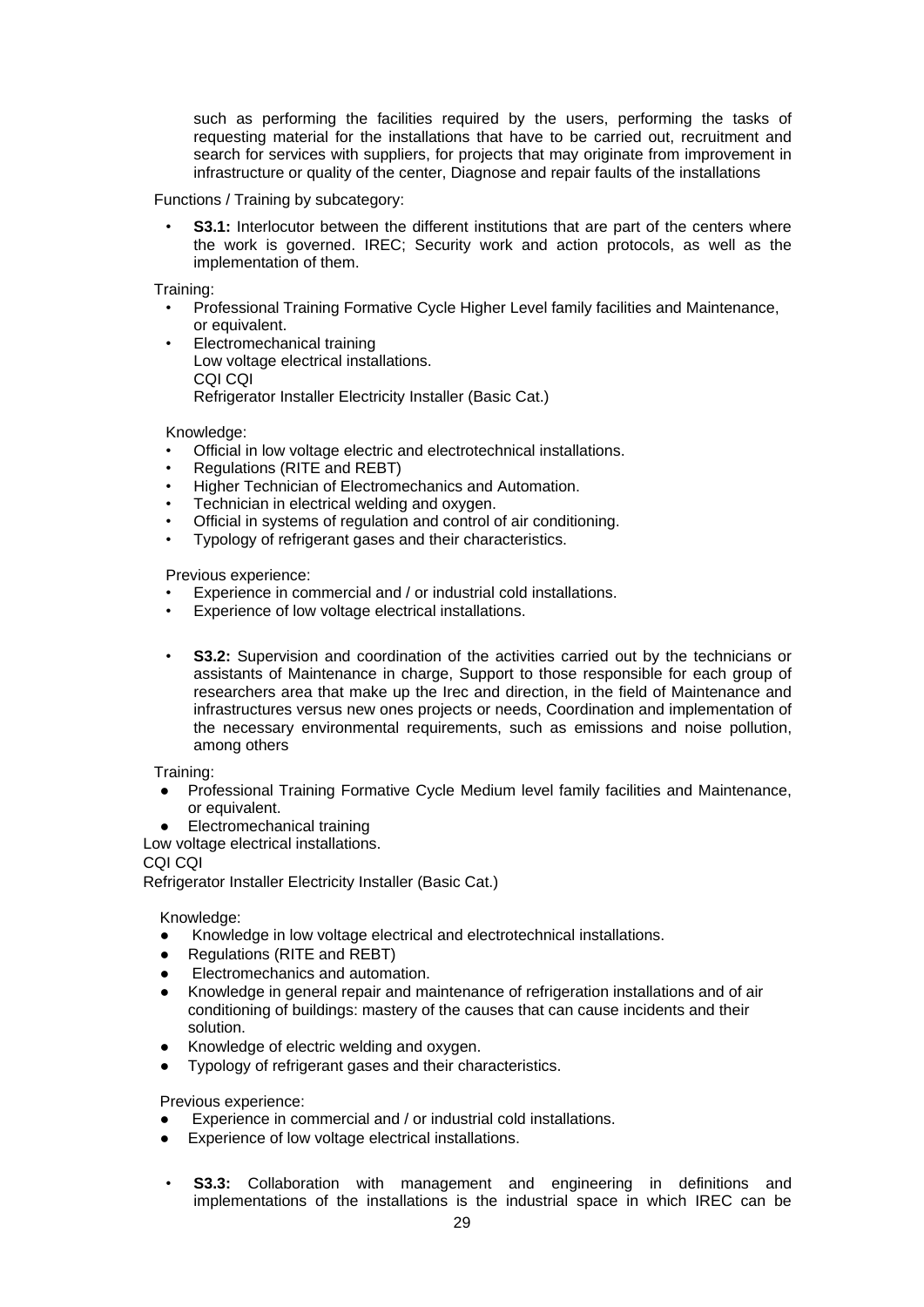developed in the future, such as pilot plants or industrial demonstrations. Collaborations with management / engineering to carry out technical projects of general infrastructures and facilities at the IREC headquarters in Barcelona / Tarragona.

Training:

- Professional Training Formative Cycle Higher Level family facilities and Maintenance, or equivalent.
- Electromechanical training
	- Low voltage electrical installations.
	- CQI
	- Refrigerator Installer Electricity Installer (Basic Cat.)

Knowledge:

- Official in low voltage electric and electrotechnical installations.
- Regulations (RITE and REBT)
- Higher Technician of Electromechanics and Automation.
- Technician in repair and general maintenance of refrigeration and air conditioning installations of buildings: mastery of the causes that can cause incidents and their solution.
- Technician in electrical welding and oxygen.
- Official in systems of regulation and control of air conditioning.
- Typology of refrigerant gases and their characteristics.

Previous experience:

- Experience in commercial and / or industrial cold installations.
- Experience of low voltage electrical installations.

Each S category consists of different levels. Each level consists of 2 sub-levels. To access the first sub-level, the worker must fulfill the competences defined in the previous list. To access the second sub-level of each level, one of the following valuable requirements must be fulfilled:

- Responsibility, command, supervision and / or organization tasks.
- Coordination and execution of tasks outside the requirements of its category described in this Career Plan.
- Special performance, extraordinary activity and / or interest or initiative in the activity of research, technology transfer, innovation, attracting talent and / or management.

#### **Institutional communication:**

- **S1.2 Communication:** Assistant in communication tasks that require constant supervision of those responsible for the internal and external communication of the Institute.
- **S2.1 Support to the Communication:** Assistant in communication tasks that require specific supervision of those responsible for the internal and external communication of the Institute. It develops with some autonomy in events management and documents related to internal and external communication.
- **S2.2 Internal and external communication technician:** Management of the documentation of Direction relating to the internal or external communication of the activities of the center (annual reports, elaboration of the activity report). Coordination of the organization of events. Management of documentation as corporate presentations. Support for research groups: organization of project meetings and global technical organization for meetings of conferences, congresses, schools and other events.
- **S3.2 Internal and external communication:** corporate image management (coordination of the WEB, image supervision and framework of the center, corporate identity manual). Management of the internal communication of IREC. Application of the action plan linked to the strategic communication plan. In general, advanced tasks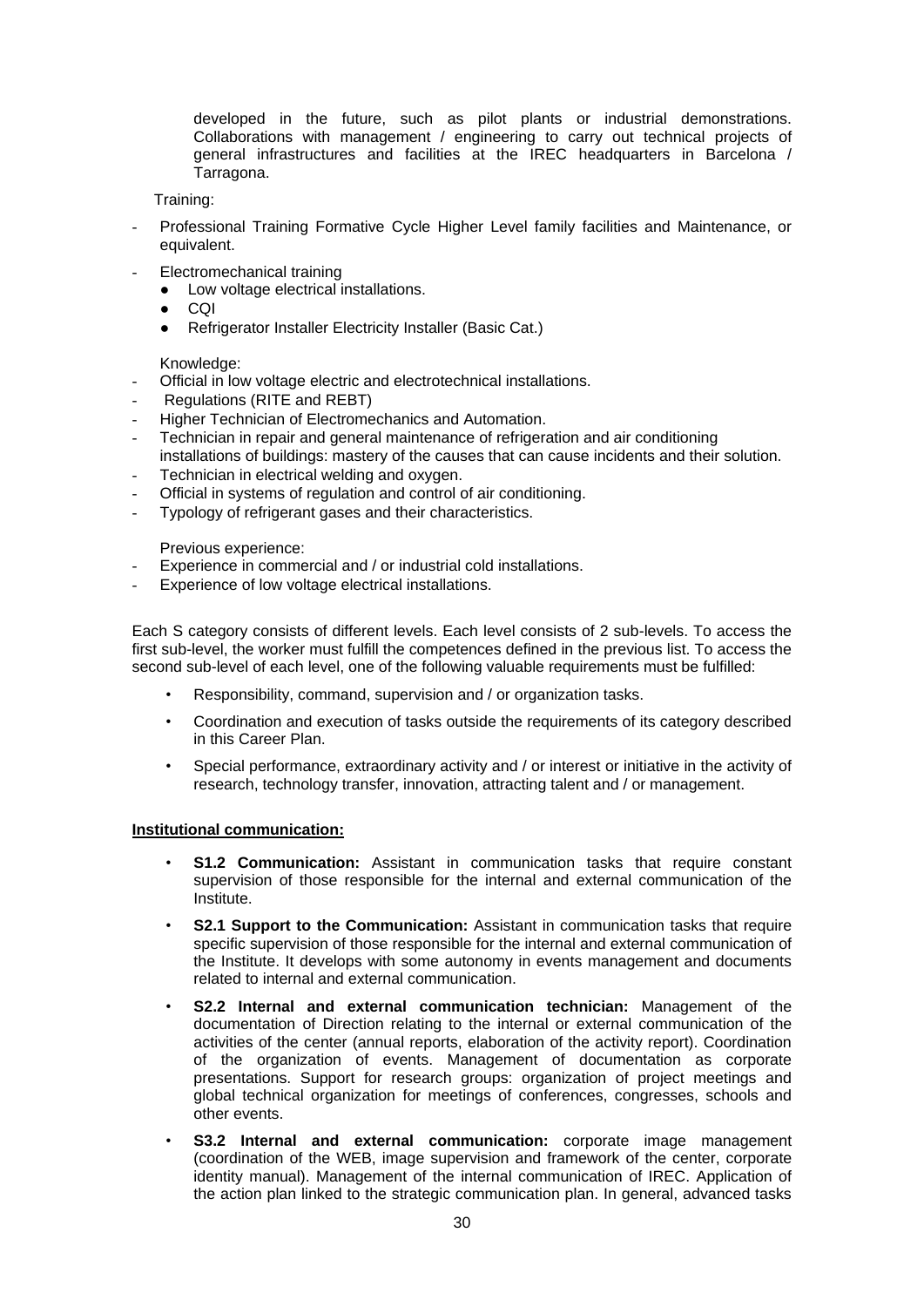with a high degree of responsibility to support Direction in corporate communication, although subject to the coordination and definition of strategies by third parties, are members of the Institute or third parties that provide certain services to the Institute

• **S.3.3 Definition and implementation of the internal and external communication strategy:** Definition and implementation of the internal and external communication strategy reflected in a long-term plan. Implementation of the annual action plan linked to the long-term reference plan. Coordination of the people who collaborate in the integral process of external and internal communication. Responsibility for the external visibility of the center's activities and the reputation of the center through external institutional communication (supervision of the IREC brand, enhance the image of the center, press releases, media interaction, tracking the different platforms of communication to improve the corporate image of the center ...). Coordination of external institutional divulgate activities. In general, external image tasks of the IREC at the corporate or institutional level without specific contents related to the technological transfer and the specific dissemination of certain projects.

Each S category consists of different levels. Each level consists of 2 sub-levels. To access the first sub-level, the worker must fulfill the competences defined in the previous list. To access the second sub-level of each level, one of the following valuable requirements must be fulfilled:

- Responsibility, command, supervision and / or organization tasks.
- Coordination and execution of tasks outside the requirements of its category described in this Career Plan.
- Special performance, extraordinary activity and / or interest or initiative in the activity of research, technology transfer, innovation, attracting talent and / or management.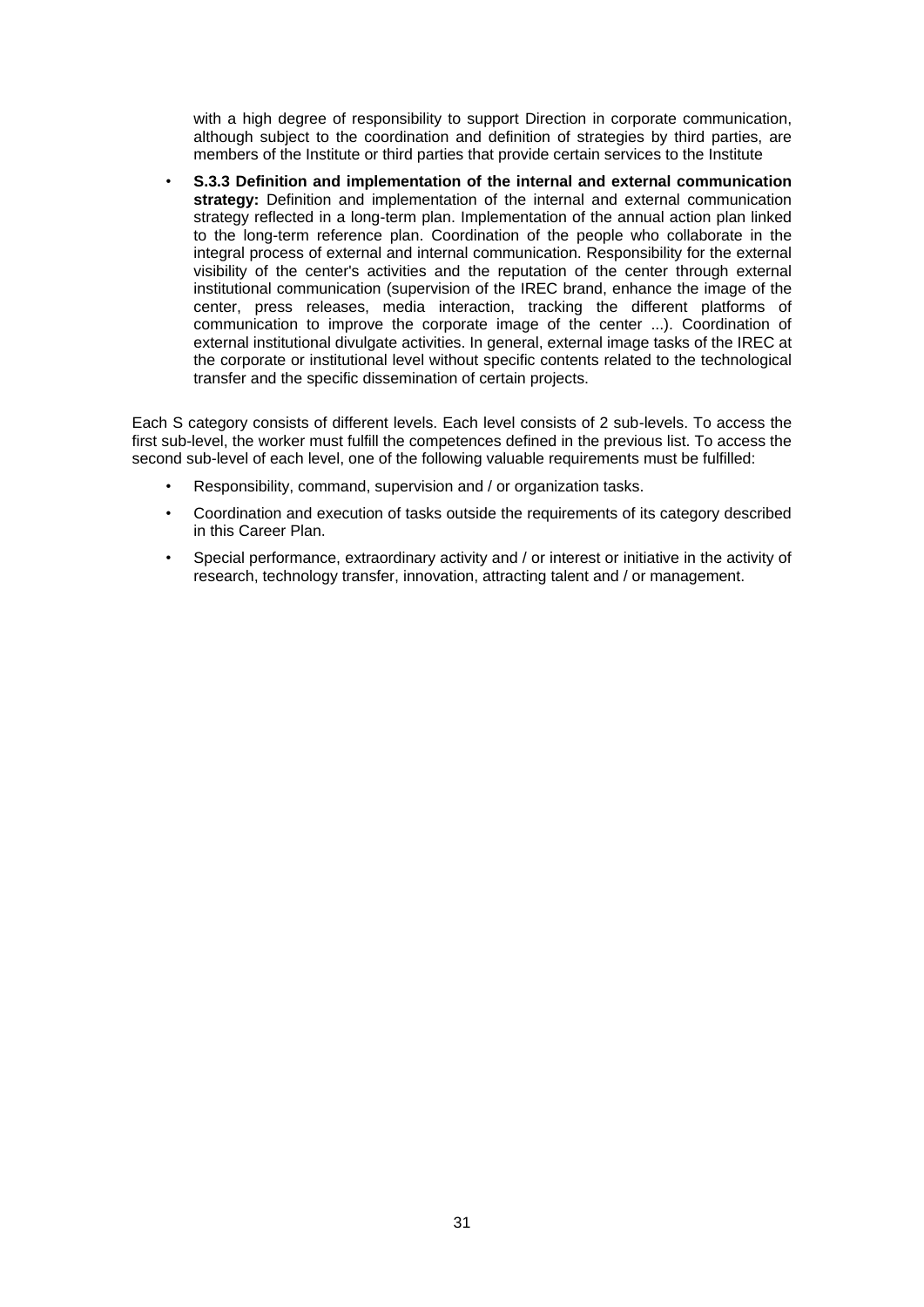# **4. SALARY STRUCTURE FOR CATEGORIES AND PROFESSIONAL LEVELS**

Table 9 shows the relationship of professional categories and levels in the Institute, including management and R & D areas. The following table shows the salary range expressed in euros and the annual gross salary, which is established for each category.

The remuneration is understood as a total, which may consist of fixed remuneration and a variable remuneration based on fulfillment of objectives in some specific categories.

| <b>GROUP</b><br>s | <b>LEVEL</b> | i anie a<br><b>POSITION</b>                                                       | <b>WAGE</b> |           |
|-------------------|--------------|-----------------------------------------------------------------------------------|-------------|-----------|
| $\mathbf{1}$      | 1.1          | General Management                                                                |             |           |
| $\overline{2}$    | 2.2          | Head of Area and Manager                                                          | 73,704      | 89,498    |
|                   | 2.1          | Director of Corporate Development and Transf.<br>Technology                       | 52,646      | 78,969    |
| 3                 | 3.4.4        | Leading Researcher / Project Engineer (R4.4)                                      |             | 84,233.00 |
|                   | 3.4.3        | Leading Researcher / Project Engineer (R4.3)                                      |             | 78,968.50 |
|                   | 3.4.2        | Leading Researcher / Project Engineer (R4.2)                                      |             | 73,704,00 |
|                   | 3.4.1        | Leading Researcher / Project Engineer (R4.1)                                      |             | 68,439.50 |
|                   | 3.3.9        | Established Researcher / Project Engineer (R3.9)                                  |             | 63,175.00 |
|                   | 3.3.8        | Established Researcher / Project Engineer (R3.8)                                  |             | 60,835,22 |
|                   | 3.3.7        | Established Researcher / Project Engineer (R3.7)                                  |             | 58,495.44 |
|                   | 3.3.6        | Established Researcher / Project Engineer (R3.6)                                  | 56,155.67   |           |
|                   | 3.3.5        | Established Researcher / Project Engineer (R3.5)                                  | 53,815.89   |           |
|                   | 3.3.4        | Established Researcher / Project Engineer (R3.4)                                  | 51,476,11   |           |
|                   | 3.3.3        | Established Researcher / Project Engineer (R3.3)                                  | 49,136.33   |           |
|                   | 3.3.2        | Established Researcher / Project Engineer (R3.2)                                  | 46,796.56   |           |
|                   | 3.3.1        | Established Researcher / Project Engineer (R3.1)                                  | 44.456.78   |           |
|                   | 3.2.2.6      | Recognized Researcher / Project Engineer (R2):<br>Consolidated 6                  | 42.117.00   |           |
|                   | 3.2.2.5      | Recognized Researcher / Project Engineer (R2):<br>Consolidated 5                  | 40.713, 00  |           |
|                   | 3.2.2.4      | Recognized Researcher / Project Engineer (R2):<br>Consolidated 4                  | 39,309.00   |           |
|                   | 3.2.2.3      | Recognized Researcher / Project Engineer (R2):<br>Consolidated 3                  | 37,905.00   |           |
|                   | 3.2.2.2      | Recognized Researcher / Project Engineer (R2):<br>Consolidated 2                  | 36,501,00   |           |
|                   | 3.2.2.1      | Recognized Researcher / Project Engineer (R2):<br>Consolidated 1                  | 35,097.00   |           |
|                   | 3.2.1.5      | Recognized Researcher / Project Engineer (R2):<br>33,693.00<br>Pre-Consolidated 5 |             |           |
|                   | 3.2.1.4      | Recognized Researcher / Project Engineer (R2):<br>pre-Consolidated 4              |             | 32,429.60 |

**Table 9**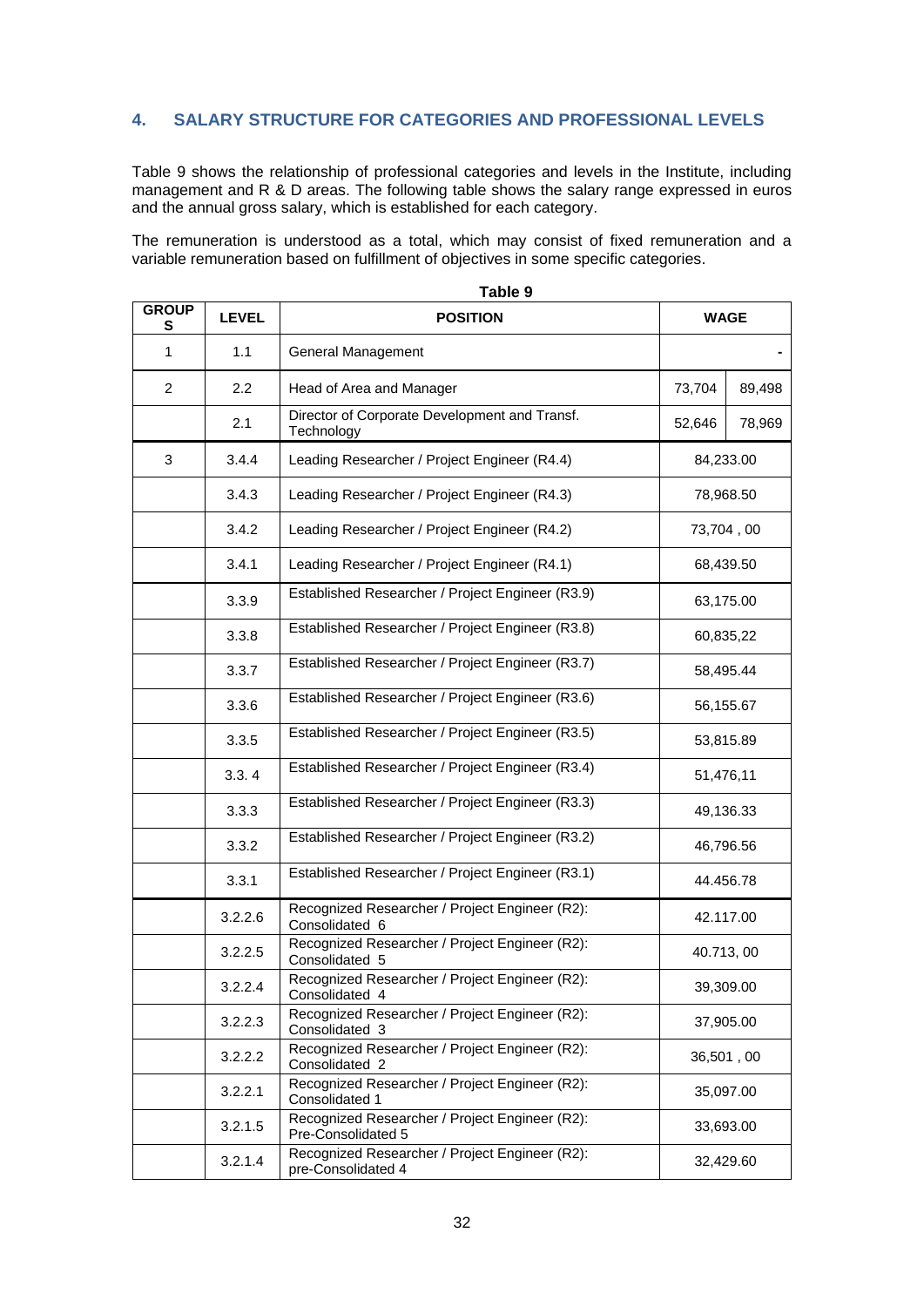|                | 3.2.1.3 | Recognized Researcher / Project Engineer (R2):<br>pre-Consolidated 3                                         | 31,166.20  |
|----------------|---------|--------------------------------------------------------------------------------------------------------------|------------|
|                | 3.2.1.2 | Recognized Researcher / Project Engineer (R2):<br>pre- Consolidated 2                                        | 29,902.80  |
|                | 3.2.1.1 | Recognized Researcher / Project Engineer (R2):<br>Pre-Consolidated 1                                         | 28,639.40  |
|                | 3.1.10  | First Stage Researcher / Project Engineer (R1.10)                                                            | 27,376.00  |
|                | 3.1.9   | First Stage Researcher / Project Engineer (R1.9)                                                             | 26,254.21  |
|                | 3.1.8   | First Stage Researcher / Project Engineer (R1.8)                                                             | 25,004.01  |
|                | 3.1.7   | First Stage Researcher / Project Engineer (R1.7)                                                             | 23,81 3.34 |
|                | 3.1.6   | First Stage Researcher / Project Engineer (R1.6)                                                             | 22,679.37  |
|                | 3.1.5   | First Stage Researcher / Project Engineer (R1.5)                                                             | 21,599.40  |
|                | 3.1.4   | First Stage Researcher / Project Engineer (R1.4):<br>Predoc                                                  | 21,599.40  |
|                | 3.1.3   | First Stage Researcher / Project Engineer (R1.3):<br>Predoc                                                  | 17,382,36  |
|                | 3.1.2   | First Stage Researcher / Project Engineer (R1.2):<br>Predoc                                                  | 17,382,36  |
|                | 3.1.1   | First Stage Researcher / Project Engineer (r1.1):<br>Predoc                                                  | 17,382.36  |
| $\overline{4}$ | 4.5.2   | Laboratory Technician (TL3)                                                                                  | 35,000.00  |
|                | 4.5.1   | Laboratory Technician (TL3)                                                                                  | 32,000.00  |
|                | 4.4.2   | Laboratory Technician (TL2)                                                                                  | 29,482.00  |
|                | 4.4.1   | Laboratory Technician (TL2)                                                                                  | 28,429.00  |
|                | 4.3.2   | Laboratory Technician (TL1)                                                                                  | 27,376.00  |
|                | 4.3.1   | Laboratory Technician (TL1)                                                                                  | 26,323.00  |
|                | 4.2.2   | Laboratory Assistant (AL2)                                                                                   | 25,270.00  |
|                | 4.2.1   | Laboratory Assistant (AL2)                                                                                   | 23,700.00  |
|                | 4.1.2   | Laboratory Assistant (AL1)                                                                                   | 21,700.00  |
|                | 4.1.1   | Laboratory Assistant (AL1)                                                                                   | 20,005.00  |
| 5              | 5.4.5   | Section Head (S4)                                                                                            | 49,487.00  |
|                | 5.4.4   | Head of Section (S4)                                                                                         | 47,802.40  |
|                | 5.4.3   | Section Head (S4)                                                                                            | 46,117.80  |
|                | 5.4.2   | Section Head Ion (S4)                                                                                        | 44,433.20  |
|                | 5.4.1   | Section Head (S4)                                                                                            | 42,748.60  |
|                | 5.3.6   | Project Manager / Senior Promoter / Administrative-<br>accountant / Structure / Maintenance Manager (S3.3.B) | 41,280.12, |
|                | 5.3.5   | Project manager / Senior Developer / Administrative<br>accounting / Structure / Chief Maintenance (S3.3.A)   | 38,943.51  |
|                | 5.3.4   | Project manager / Senior Developer / Administrative<br>accounting / Senior Maintenance / Structure (S3.2.B)  | 36,739.16  |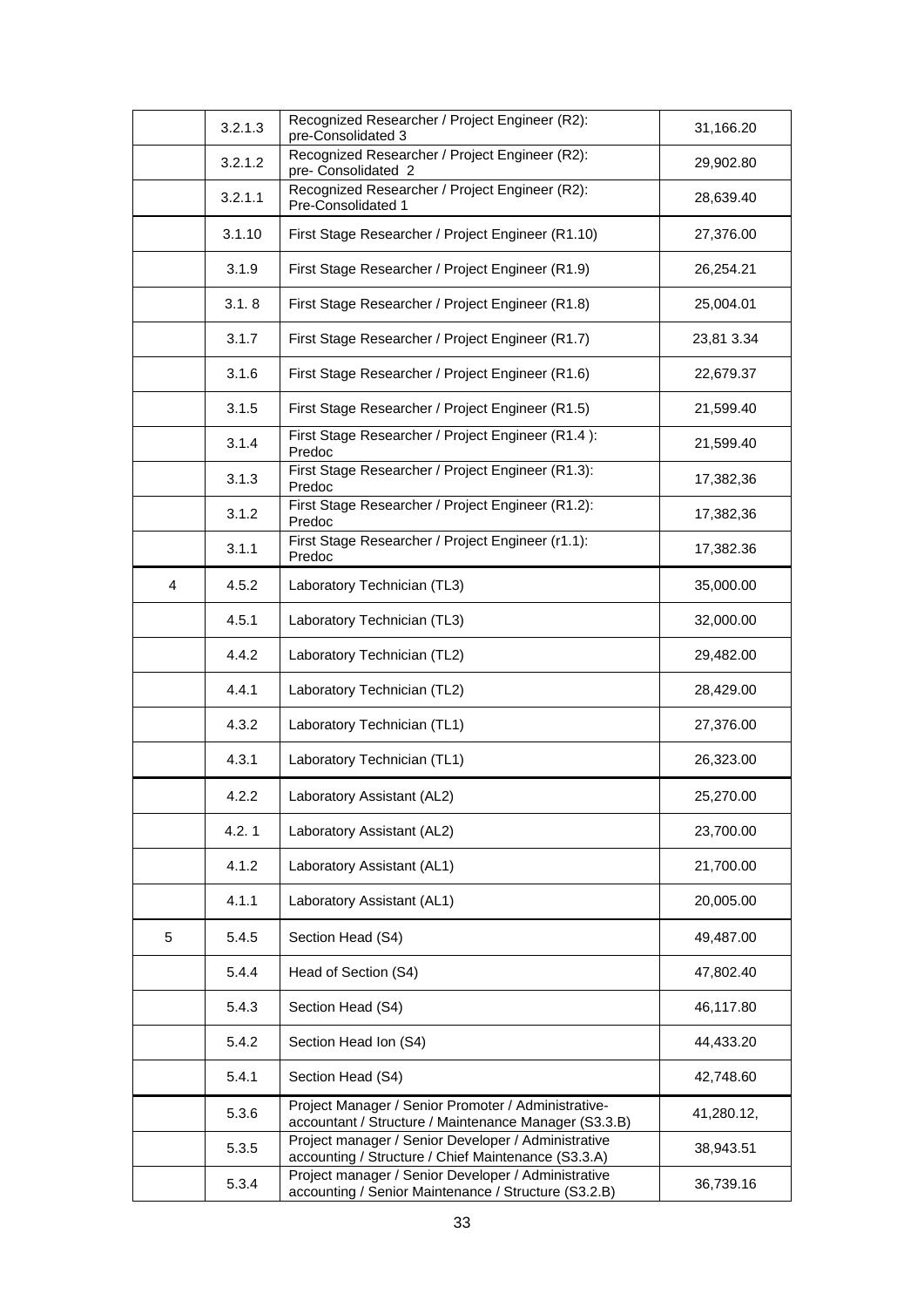| 5.3.3 | Project Manager / Senior Developer / Administrative-<br>accountant / Senior Maintenance / Structure (S3.2.A)                      | 34,659.59  |
|-------|-----------------------------------------------------------------------------------------------------------------------------------|------------|
| 5.3.2 | Project Manager / Experienced Promoter / Administrative-<br>Accounting / Senior Maintenance / Structure (S3.1 .B)                 | 32,697.72  |
| 5.3.1 | Project Manager / Experienced Promoter / Administrative<br>Accountant / Senior Maintenance / Structure (S3.1.A)                   | 30,846.91  |
| 5.2.4 | Project Manager / Expert Expert / Administrative-<br>Accounting / Technical Maintenance / Structure (S2.2.B)                      | 29,100.86  |
| 5.2.3 | Technical Manager Project / Experienced Promoter /<br>Administrative Account /Technical Maintenance /<br>Structure (S2.2.A)       | 27,583.75  |
| 5.2.2 | Technical Manager Projects / Promotor / Administrative-<br>accountant / Technical Maintenance / Structure (S2.1.B)                | 26.145.73  |
| 5.2.1 | Technical Manager Projects / Promoter / Administrative-<br>accountant / Technical Maintenance / Structure (S2.1.A)                | 24.782,69  |
| 5.1.4 | Junior Projects Manager / Junior Promoter /<br>Administrative-Accounting / Maintenance / General<br>Services / Structure (S1.2.B) | 23,490.70  |
| 5.1.3 | Junior Projects Manager / Junior Promoter /<br>Administrative-Accounting / Maintenance / General<br>Services / Structure (S1.2.A) | 22.266.07  |
| 5.1.2 | Administrative-Accounting / Maintenance / General<br>Services (S1.1.B)                                                            | 21.105, 28 |
| 5.1.1 | Administrative-accountant / Maintenance / General<br>Services (S1.1.A)                                                            | 20.005.00  |

The annual remuneration of the IREC's employees will be reviewed annually with the provisions of the Law of Budgets of the Generalitat or norm legal that replaces it. This increase will be carried out with effect from January 1 of each year if the budgetary conditions and legal regulations so allow.

The salary levels of this table correspond exactly to the wage ranges established in the document of the January 2014 career plan, in force since then and until the June 2019 adaptation. With the sole exception of the indexation that is 'made wages with the application of the following IPCs that were effectively applied to IREC staff:

- $\cdot$  2013 0'60%
- $\cdot$  2014 0'60%
- 2018 1'75%
- 2019 2'25%

The amounts Established for each professional category in the salary table of this Career Plan, it will not be obligatory for those workers who are beneficiaries of any aid for public or private research, which in their bases establish a salary higher than that of the aforementioned table. In these cases the application salary will be the one that establishes the pertinent call.

The implementation of this Professional Career Plan requires that the entire IREC staff be evaluated during the fourth quarter of 2019 in order to assign the level that corresponds to each one. The salaries of those people who are currently inferior to the salary of the assigned level will be regularized in January 2020 based on the results of the evaluation carried out.